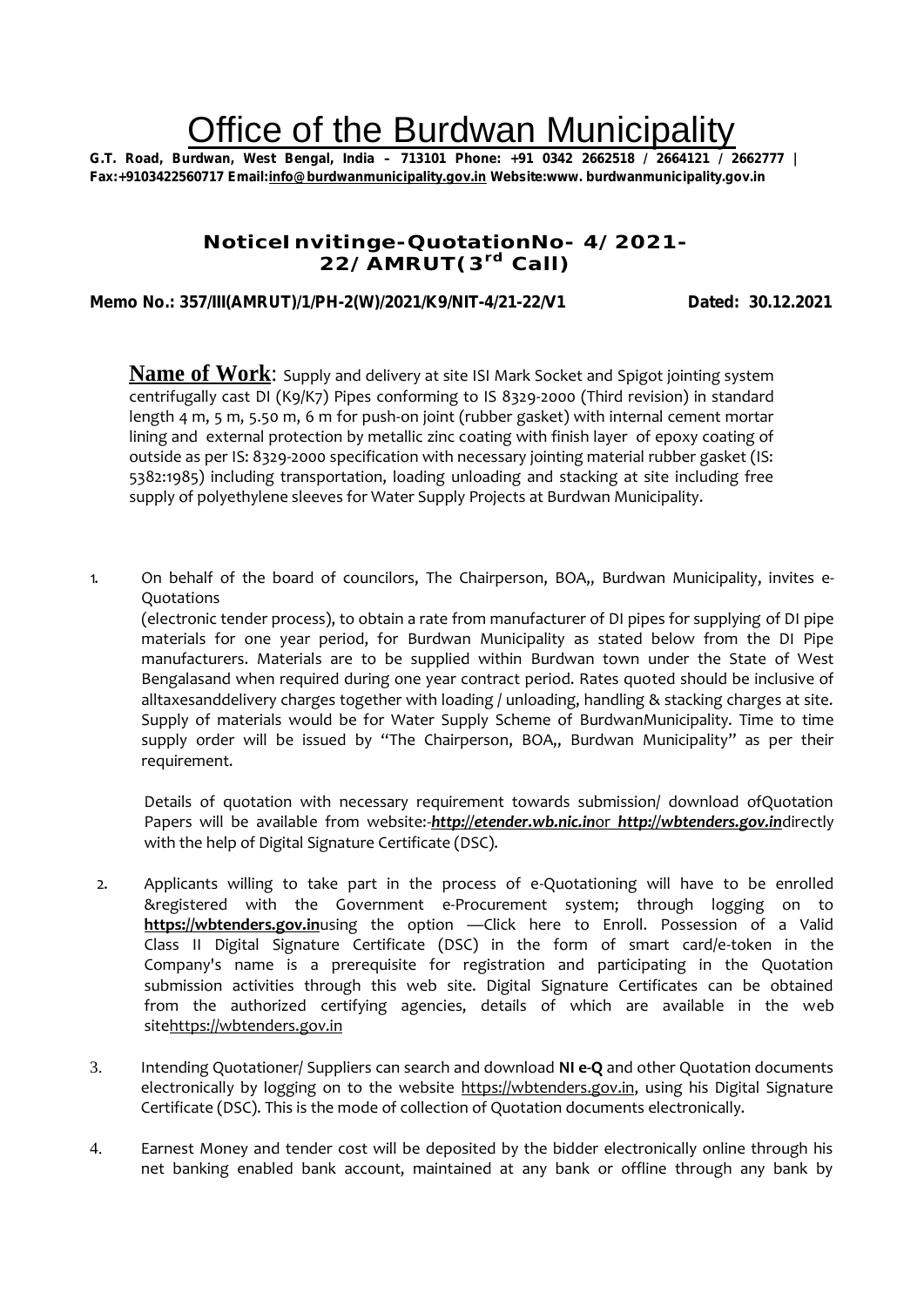generating NEFT/RTGS Challan from the e-tendering portal. In case, 2% of the quoted rate is higher than mentioned EMD amount, then the balance amount which is higher than the mentioned amount, will be submitted by the tenderer at the time of receiving LOI. In case, 2% of the quoted rate is lower than mentioned EMD amount, will be transferred into security deposit

### **Eligibility criteria for participation in Quotation:-**

i) Bonafied and established D.I pipe manufactures are only eligible. The DI pipe manufactures should have minimum 5 (five) years old valid BIS License as on date of submission of tender documents which need to be uploaded. The DI pipe manufacturer shall also upload previous experience certificate of supply of ISI marked DI Pipes to Govt. /PSU / Autonomous bodies within last 05 Years

ii) Manufacturers should have Valid PAN no., GST registration certificate, Professional Tax Receipts. They should have valid Certificate from Pollution Control Board.

iii) Certificate to ensure that the installed pipe manufacturing capacity of the factory is sufficient to cater to the Quotation requirement.

iv)Valid BIS certification of the manufacturer for each and individual diameter of pipe Quotationed.

v) External coating of the pipes will be epoxy over zinc coating and inside cement mortar lining as per IS: 8329:2000.

vi) Certificate from reputable Government Institution/ Universities is essential for eligibility to participate to ensure desired hydraulic smoothness of Cement Mortar Lining in the DI pipe, the minimum Hazen-William's "C" value of 140 corroborating the guideline of CPHEO Manual Water Supply and Treatment.

vii) Providing rubber gasket conforming to IS 5382:1985 for each of the joints admissible in the ordered quantity +5% extra to be included in the quoted rate.

viii)Third Party Inspection (TPI) through RITES/MECON/EIL/PDIL of the pipes is mandatory before delivery of the pipes. TPI report should cover (i) all the parameters as per IS: 8329:2000, (ii) test to ensure rubber gasket quality as per IS code 5382:1985. The inspection charge etc is to be included in the quoted rate.

ix) The sampling size will guided as per relevant IS code.

x) A declaration in the form of Affidavit in a non-judicial stamp paper of Rs. 100/- duly affirmed before a Notary Public/1st Class Magistrate should be submitted which must include the following declaration

a) That all the documents submitted by me/our/M/S ……………………… are authentic. b) The tenderer should not have been Blacklisted /Debarred / disqualified / Disallowed to supply Ductile Iron pipes in case of EPC contracts /Turnkey contracts / Supply order contrats/ Rate contracts for the entire or any part thereof. By any Central/ State Govt. / Board Corporation / as procuring entity in India with respect ofquality issues in last three years from the date

of the submission of the tender. The tenderer will submit affidavit thereof duly notarized

(with seal) in respect to the above condition.If any such incident is disclosed the tender will

be liable to be disqualified and the tender will be rejected and the financial bid of the said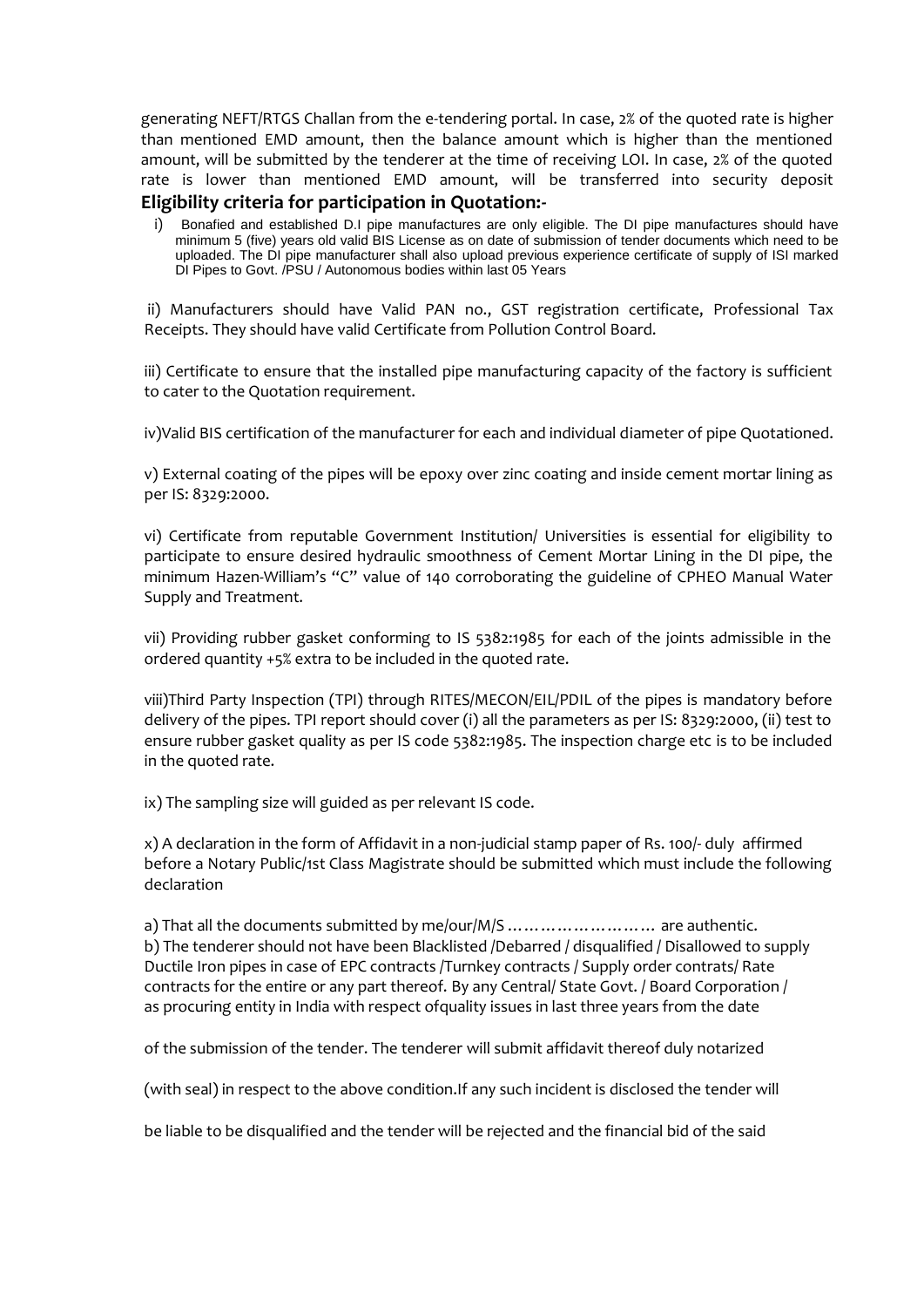tenderer will be considered to be non opening.If any such case is declared in the Affidavit or otherwise discovered, the applicant's tender shall be cancelled summarily without assigning any reason whatsoever.

c) Complete history of all litigations regarding Debarment/ De-listing/ Blacklisting/ Disallowance by any Govt. Dep't. / Gov. Undertaking/ Statutory Body/ Municipality/ Municipal Corporation and of the like Govt. Bodies in D.I. Pipe supply tender in India during last three years from the date of submission of tender

Depending on the disclosures, the Tender Inviting Authority shall exercise its sole discretion to accept or not to accept the Technical Bid and qualify the tenderer for opening its Financial Bid. The tenderer will however be given a suitable opportunity to offer its explanation before any such action is taken.

xi) Uploading of scanned copies of Pan Card, Income Tax Return receipts, Professional Tax receipts, Provisional GST registration Certificate/GST registration certificate& scanned copy of Affidavit in the Technical Proposal as Non Statutory Documents.

xii) All Suppliers/ Quotationer should have to upload only their self-attested copies of the requisite documents in the website for submitting their Quotation.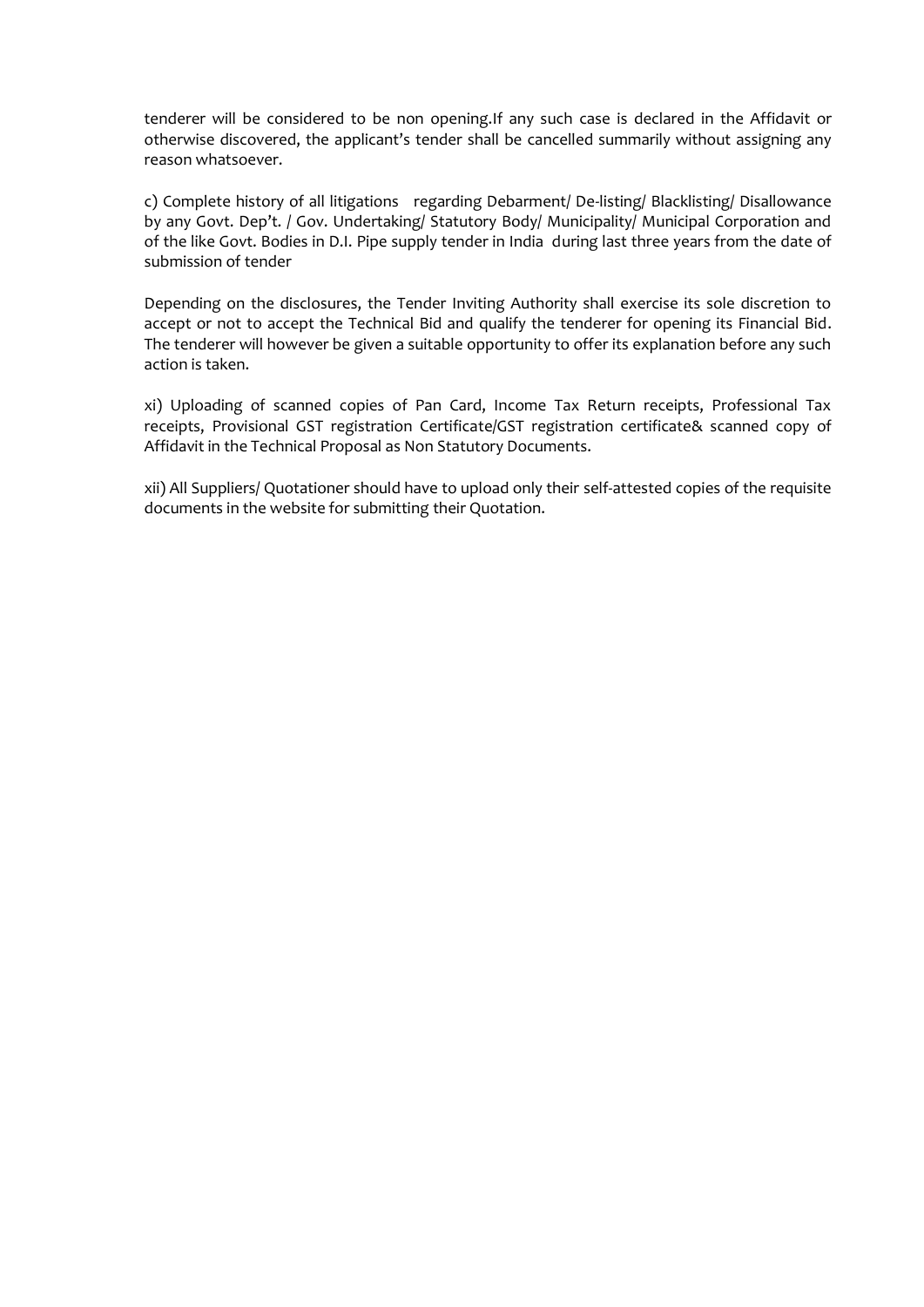#### **TABLE - 1 6.**

## **DATE, SCHEDULE & DESCRIPTION OF WORK:-**

| a)<br>A. | Name of the work                                 | : | Supply and delivery at site ISI Mark Socket and<br>Spigot jointing system centrifugally cast DI (K9/K7)<br>Pipes conforming to IS 8329-2000 (Third revision)<br>in standard length 4 m, 5 m, 5.50 m, 6 m for push-<br>on joint (rubber gasket) with internal cement<br>mortar lining and external protection by metallic<br>zinc coating with finish layer of epoxy coating of<br>outside as per IS: 8329-2000 specification with<br>necessary jointing material rubber gasket (IS:<br>5382:1985) including transportation,<br>loading<br>unloading and stacking at site including free supply<br>of polyethylene sleeves for Water Supply Projects.                                                                                                                                                                                                                                                                                                                                                                                                                                                                                                                                                                                                                                                                                                                                                                                                                                                                                                                                                                                                                                                                               |
|----------|--------------------------------------------------|---|------------------------------------------------------------------------------------------------------------------------------------------------------------------------------------------------------------------------------------------------------------------------------------------------------------------------------------------------------------------------------------------------------------------------------------------------------------------------------------------------------------------------------------------------------------------------------------------------------------------------------------------------------------------------------------------------------------------------------------------------------------------------------------------------------------------------------------------------------------------------------------------------------------------------------------------------------------------------------------------------------------------------------------------------------------------------------------------------------------------------------------------------------------------------------------------------------------------------------------------------------------------------------------------------------------------------------------------------------------------------------------------------------------------------------------------------------------------------------------------------------------------------------------------------------------------------------------------------------------------------------------------------------------------------------------------------------------------------------------|
| b)       | Manufacturers eligible for<br>submission of rate |   | Manufacturers should have competence of<br>successfully completion of the similar nature of<br>Supply works having quantity not less than<br>20% of the quantity put to tender in a single<br>contract or for running supply 70%<br>completed and in quantity supplied equal or<br>above of single contract supply works<br>criteria<br>Government/Semi<br>any<br>in.<br>Government/PSU/Undertaking/Autonomous<br>bodies.<br>J<br>Manufacturers should have Valid PAN no.,<br>GST registration certificate & Professional Tax<br>receipt. They should have valid Certificate<br>from Pollution Control Board.<br>Bonafied Manufacturers of D.I. pipes are only eligible.<br>The manufacturer will submit previous experience<br>certificate of supply of DI pipes to Government/PSU/<br>Autonomous bodies within last 5 (five) years.<br>Certificate to ensure that the installed pipe<br>manufacturing capacity of the factory is<br>sufficient to cater to the Quotationed<br>requirement.<br>Valid BIS certification of the manufacturer for<br>each and individual diameter of pipe<br>Quotationed.<br>External coating of the pipes will be epoxy<br>over zinc coating and inside cement mortar<br>lining as per IS: 8329:2000.<br>Certificate from reputable<br>Government<br>Universities is essential for<br>Institution/<br>eligibility to participate to ensure desired<br>hydraulic smoothness of Cement Mortar<br>Lining in the DI pipe, the minimum Hazen-<br>Willium's "C" value of 140 corroborating the<br>guideline of CPHEO Manual Water Supply and<br>treatment.<br>Providing rubber gasket conforming to IS<br>5382:1985 for each of the joints admissible in<br>the ordered quantity +5% extra to be included |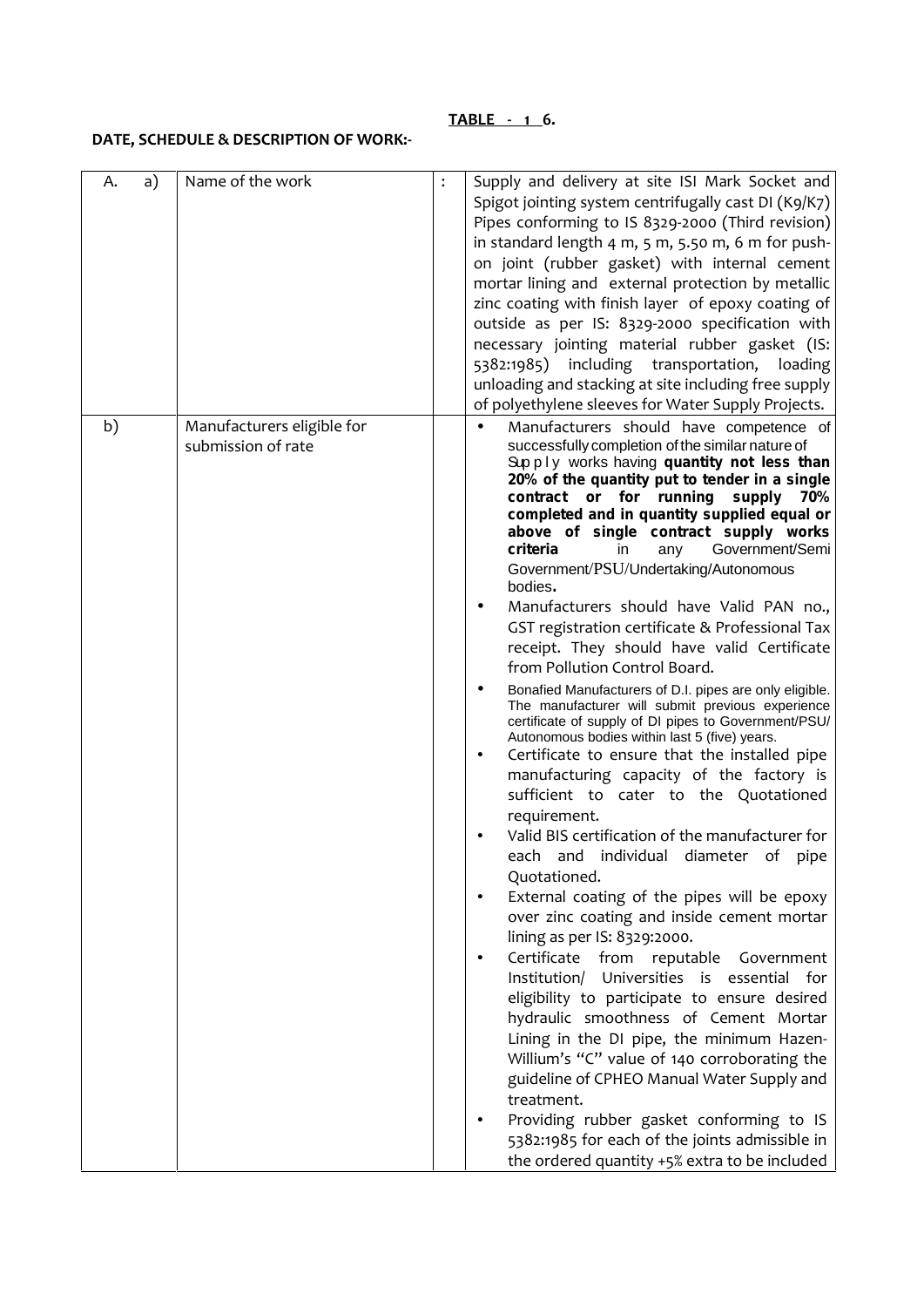|    |                                                                                  |                | in the quoted rate.<br>Inspection<br>Third<br>Party<br>(TPI)<br>through<br>RITES/MECON/EIL/PDIL of the pipes is<br>mandatory before delivery of the pipes. TPI<br>report should cover (i) all the parameters as<br>per IS: 8329:2000, (ii) test to ensure rubber<br>gasket quality as per IS code 5382:1985. The<br>inspection charge etc to be included in the<br>quoted rate.<br>The sampling size will guided as per relevant<br>IS code. |
|----|----------------------------------------------------------------------------------|----------------|----------------------------------------------------------------------------------------------------------------------------------------------------------------------------------------------------------------------------------------------------------------------------------------------------------------------------------------------------------------------------------------------------------------------------------------------|
| c) | Name & Address of the Engineer-<br>in-Charge                                     | $\ddot{\cdot}$ | Executive Engineer, Burdwan Division, Municipal<br>Engineering Directorate.                                                                                                                                                                                                                                                                                                                                                                  |
| d) | Price per copy of the set of<br>quotation documents                              | $\ddot{\cdot}$ | <b>NIL</b>                                                                                                                                                                                                                                                                                                                                                                                                                                   |
| e) | Documents<br>require<br>be<br>to<br>submitted along with Technical<br><b>Bid</b> |                | Valid PAN No., GST registration certificate,<br>$\mathbf{i}$<br>Professional Tax Receipt & Income Tax<br>Return (last FY).                                                                                                                                                                                                                                                                                                                   |
|    |                                                                                  |                | Valid certificate from Pollution Control Board.<br>$\rm ii)$                                                                                                                                                                                                                                                                                                                                                                                 |
|    |                                                                                  |                | iii) Valid BIS Certificate for their products as per<br>BIS8329/2000.                                                                                                                                                                                                                                                                                                                                                                        |
|    |                                                                                  |                | Organizational Structure, Annual Report and<br>iv)<br>auditedBalance Sheet of last year.                                                                                                                                                                                                                                                                                                                                                     |
|    |                                                                                  |                | Previous Experience Certificate<br>V)                                                                                                                                                                                                                                                                                                                                                                                                        |
|    |                                                                                  |                | vi) Certificate from reputable Government<br>Universities is essential for<br>Institution/<br>eligibility to participate to ensure desired<br>hydraulic smoothness of Cement Mortar<br>Lining in the DI pipe, the minimum Hazen-<br>Willium's "C" value of 140 corroborating the<br>guideline of CPHEO Manual Water Supply and<br>treatment.                                                                                                 |
|    |                                                                                  |                | vii) Certificate to ensure that the installed pipe<br>manufacturing capacity of the factory is<br>sufficient to cater to the Quotationed<br>requirement.                                                                                                                                                                                                                                                                                     |
|    |                                                                                  |                | viii) Bank Solvency certificate.                                                                                                                                                                                                                                                                                                                                                                                                             |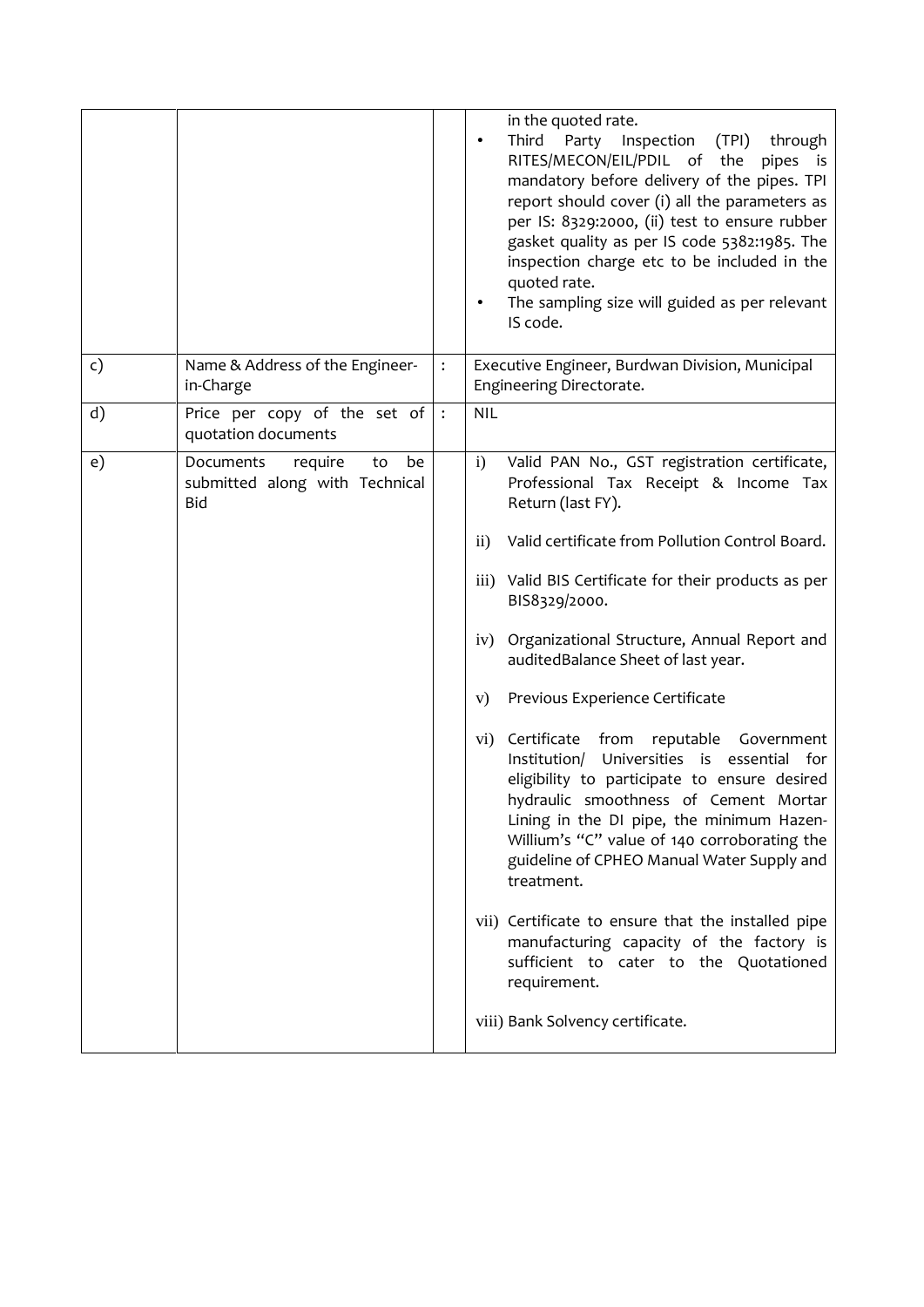| f)         | Earnest money:-                                                                                 |                      | Rs. 5,00,000.00 (Rupees Five lakh only) as an initial<br>Earnest Money Deposit. Refer instruction in this<br>regard as stated.<br>The requisite cost of Biddocuments (If any) and<br>Earnest Money, as specified in this NIeB shall be<br>paid by online internet bank transfer or NEFT or<br>RTGS (as per GO No. 3975-F(Y) dt. 28.07.2016<br>of Finance Deptt., Govt. Of West Bengal).                                                                                                                                                                                                                                                                                              |
|------------|-------------------------------------------------------------------------------------------------|----------------------|--------------------------------------------------------------------------------------------------------------------------------------------------------------------------------------------------------------------------------------------------------------------------------------------------------------------------------------------------------------------------------------------------------------------------------------------------------------------------------------------------------------------------------------------------------------------------------------------------------------------------------------------------------------------------------------|
|            |                                                                                                 |                      | Every such Transfer shall be done on or after<br>the date of publish of NIeB. Any Bid without<br>such Transfer of EM (Except exemption as per<br>G.O.) shall be treated as informal and shall be<br>automatically cancelled. Online<br>transfer<br>of<br>Earnest Money receipt have to be uploaded<br>as Statutory document. (Scanned copy). In<br>case, 2% of the quoted rate is higher than<br>mentioned EMD amount, then the balance amount<br>which is higher than the mentioned amount will be<br>submitted by the tenderer at the time of receiving<br>LOI. In case, 2% of the quoted rate is lower than<br>mentioned EMD amount, will be transferred into<br>security deposit |
| g)         | Time of completion of work                                                                      | $\ddot{\phantom{a}}$ | One year from the date of agreement                                                                                                                                                                                                                                                                                                                                                                                                                                                                                                                                                                                                                                                  |
| $B$ :-     | Date and<br>Time<br>Schedule as<br>follows:                                                     |                      |                                                                                                                                                                                                                                                                                                                                                                                                                                                                                                                                                                                                                                                                                      |
| i)         | Date of uploading of e-<br>Quotation<br>NIQ,<br>and<br>online<br>Documents<br>(Publishing Date) |                      | 31/12/2021 at 10:00 Hrs.                                                                                                                                                                                                                                                                                                                                                                                                                                                                                                                                                                                                                                                             |
| ii)        | Document downloaded / sale<br>start date (on line)                                              |                      | 31/12/2021 at 11:00 Hrs.                                                                                                                                                                                                                                                                                                                                                                                                                                                                                                                                                                                                                                                             |
| iii)       | Quotation submission start<br>date (on line)                                                    |                      | 31/12/2021 at 12:00 Hrs.                                                                                                                                                                                                                                                                                                                                                                                                                                                                                                                                                                                                                                                             |
| iv)        | Quotation submission closing<br>date (on line)                                                  |                      | 21/01/2022 at 18:00 Hrs                                                                                                                                                                                                                                                                                                                                                                                                                                                                                                                                                                                                                                                              |
| v)         | Quotation opening date for<br>Technical proposals (on line)                                     | $\vdots$             | 24/01/2022 at 10:00 Hrs.                                                                                                                                                                                                                                                                                                                                                                                                                                                                                                                                                                                                                                                             |
| vi)        | Date of uploading list for<br>Technically<br>Qualified<br>Quotationer (on line)                 | $\ddot{\cdot}$       | To be notified later on.                                                                                                                                                                                                                                                                                                                                                                                                                                                                                                                                                                                                                                                             |
| vii)       | Date and place for opening of<br>Financial proposals (on line)                                  | $\ddot{\cdot}$       | To be notified later on.                                                                                                                                                                                                                                                                                                                                                                                                                                                                                                                                                                                                                                                             |
| viii)      | Authority who recommend the<br>Pre-qualification of Quotationer                                 | $\ddot{\cdot}$       | Quotation will be checked for Pre-Qualification<br>mentioned in point 'A (b)' of this table by the<br>Superintending Engineer (West Circle), Municipal<br>Engineering Directorate.                                                                                                                                                                                                                                                                                                                                                                                                                                                                                                   |
| $i \times$ | Approximate quantity of Supply<br>of pipes                                                      | $\ddot{\cdot}$       | 750 mm dia D.I.(k/9) pipe<br>1)<br>5670M                                                                                                                                                                                                                                                                                                                                                                                                                                                                                                                                                                                                                                             |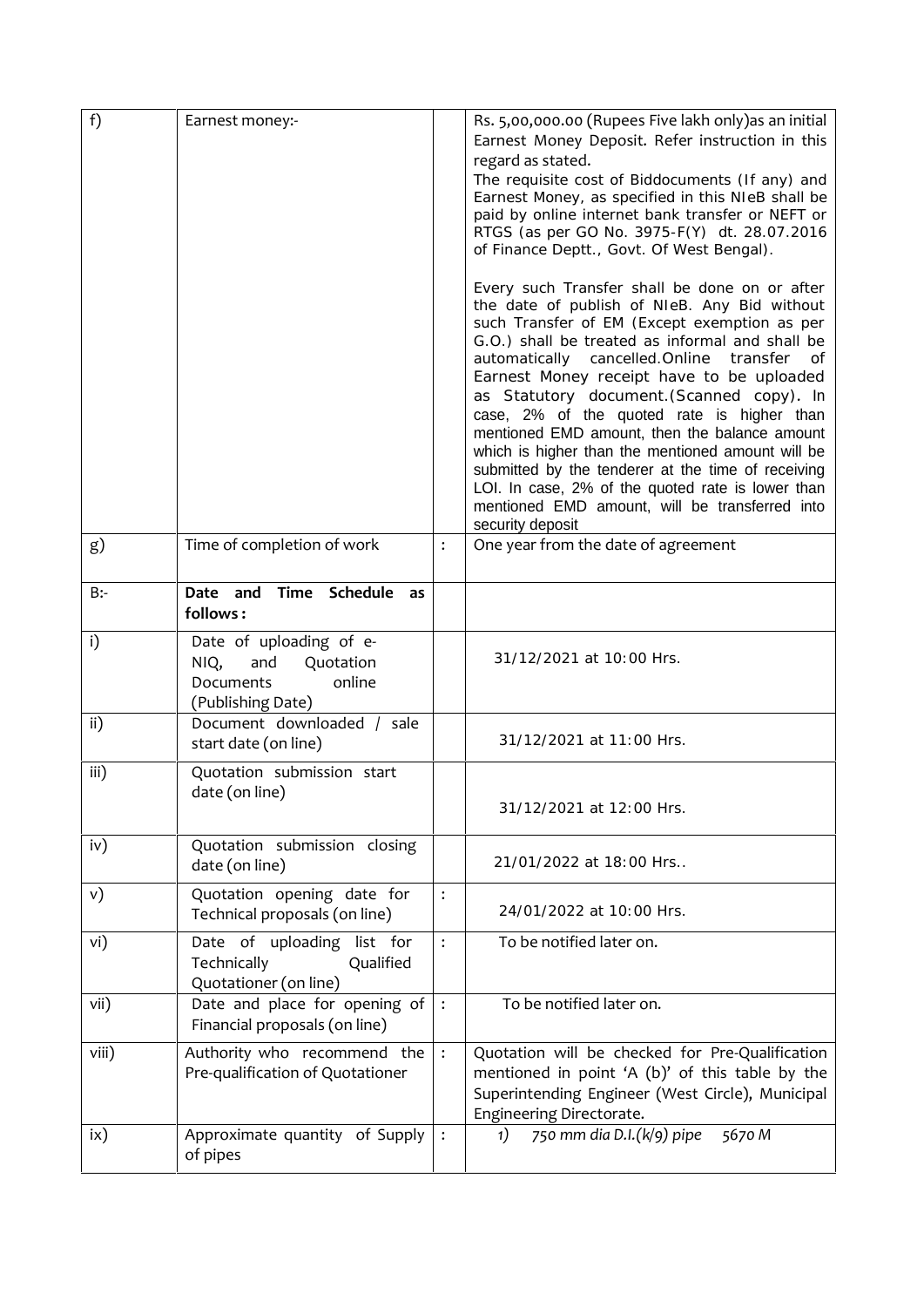| xi)  | Supply order issuing authority                                                            | The Chairperson, BOA,, Burdwan<br>Municipality, Burdwan, Purba<br>Bardhaman. |
|------|-------------------------------------------------------------------------------------------|------------------------------------------------------------------------------|
| xii) | Authority who will receive the $ :$<br>material and make payment of<br>supplied material. | The Chairperson, BOA,, Burdwan<br>Municipality, Burdwan, Purba<br>Bardhaman. |

#### **NOTE : 1. In case of Bundh/strike /holiday etc. falls on the schedule dates as mentionedabove, the samewill be treated next working day of the fixed dates and time as scheduledabove only for Sl. No. B) v) to viii) of Table-1.**

**2. Scrutiny of technical proposal and recommendation thereafter and processing of Comparative Statement for acceptance etc. will be made by Municipal Engineering Directorate, Govt. of West Bengal under the Deptt.of Municipal affairs. Comparative Statement may be forwarded to the appropriate authority depending on the value of thework as applicable as per existing norms and guidelines under AMRUT programme.**

#### **7. Submission of Quotations:**

#### 7.1 General process of submission

Quotations are to be submitted online through the website, in two folders, at a time for each work, one is for Technical Proposal and the other is Financial Proposal, before the prescribed date and time mentioned in Table-1.Using the Digital Signature Certificate (DSC), the documents are to be uploaded virus scanned and digitally signed. The documents will get encrypted (transformed into non-readable formats).

## **a. Statutory Technical folder containing,**

- i) Application in letter headed pad duly signed in. Letter head should contain fulladdress, telephone no. mobile no. & FAX, e-mail.
- ii) Notice Inviting e-Quotation.
- iii) B O Q /Price Schedule

**Note**:

- i. Only downloaded copies of the documents are to be uploaded, virus scanned and digitally signed by the contractor.
- ii. If any contractor is exempted from payment of EMD, copy of relevant Government Order needs to be furnished.
- iii. Tenders will be summarily rejected if any item in the statutory cover is missing.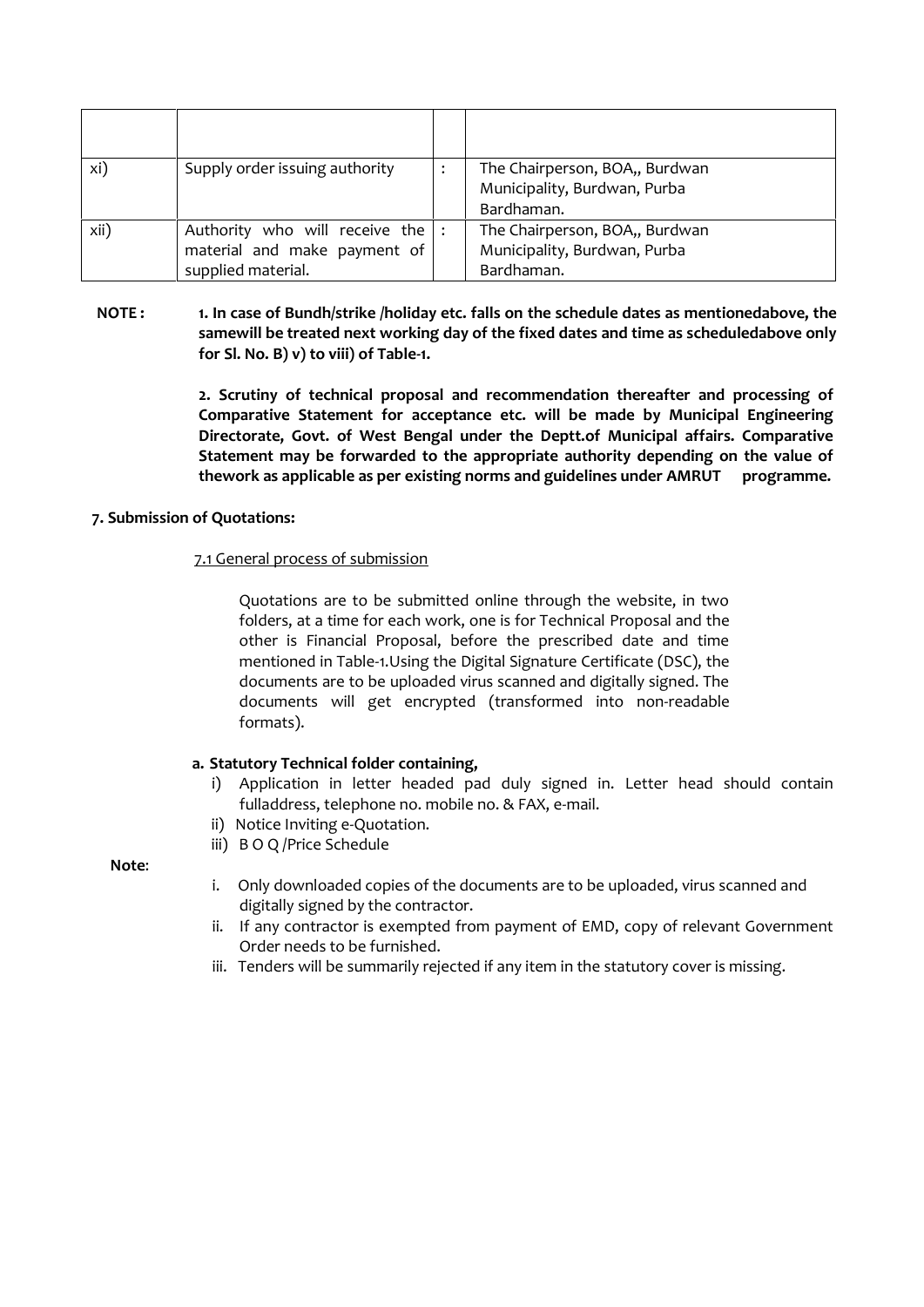#### **b. Non-Statutory Technical cover containing,**

- **i.** Up to date Professional Tax (PT) Clearance receipts, PAN Card & Income Tax Return receipts valid up to the date of opening of the tenders. Valid application for such clearance addressed to the competent authority may also be considered, if necessary.
- **ii.** Provisional GST registration Certificate/GST registration certificate.
- **iii.** Up to date Valid certificate from **Pollution Control Board.**
- **iv.** Valid BIS Certificate for their products as per **BIS 8329/2000**.
- **v.** Organizational Structure, Annual Report and audited.
- **vi.** Balance Sheet of last year.
- **vii.** Previous Experience Certificate.

**viii.** Bank solvency certificate.

#### **THE ABOVE STATED NON-STATUTORY TECHNICAL DOCUMENTS SHOULD BE ARRANGED IN THE FOLLOWING MANNER**

Click the check boxes beside the necessary documents in the ―My Documents list and then click the tab ―Submit Non Statutory Documents to send the selected documents to Non- Statutory folder. Next, click the tab ―Click to Encrypt and upload and then click the ―Technical Folder to upload the Technical Documents.

| SI. | Category                                               | Sub Category                     | Details                                |  |
|-----|--------------------------------------------------------|----------------------------------|----------------------------------------|--|
| No  | Name                                                   | Description                      |                                        |  |
| A.  | <b>CERTIFICATES</b>                                    | <b>CERTIFICATES</b>              | GST registration certificate           |  |
|     |                                                        | (ALL                             | PAN Card<br>2.                         |  |
|     | CERTIFICATE SHOULD 3. P Tax (CHALLN)<br>BE UP TO DATE) |                                  |                                        |  |
|     |                                                        | Income Tax Return receipts<br>4. |                                        |  |
|     |                                                        |                                  | Pre Qualification Application (Form I) |  |
|     |                                                        |                                  |                                        |  |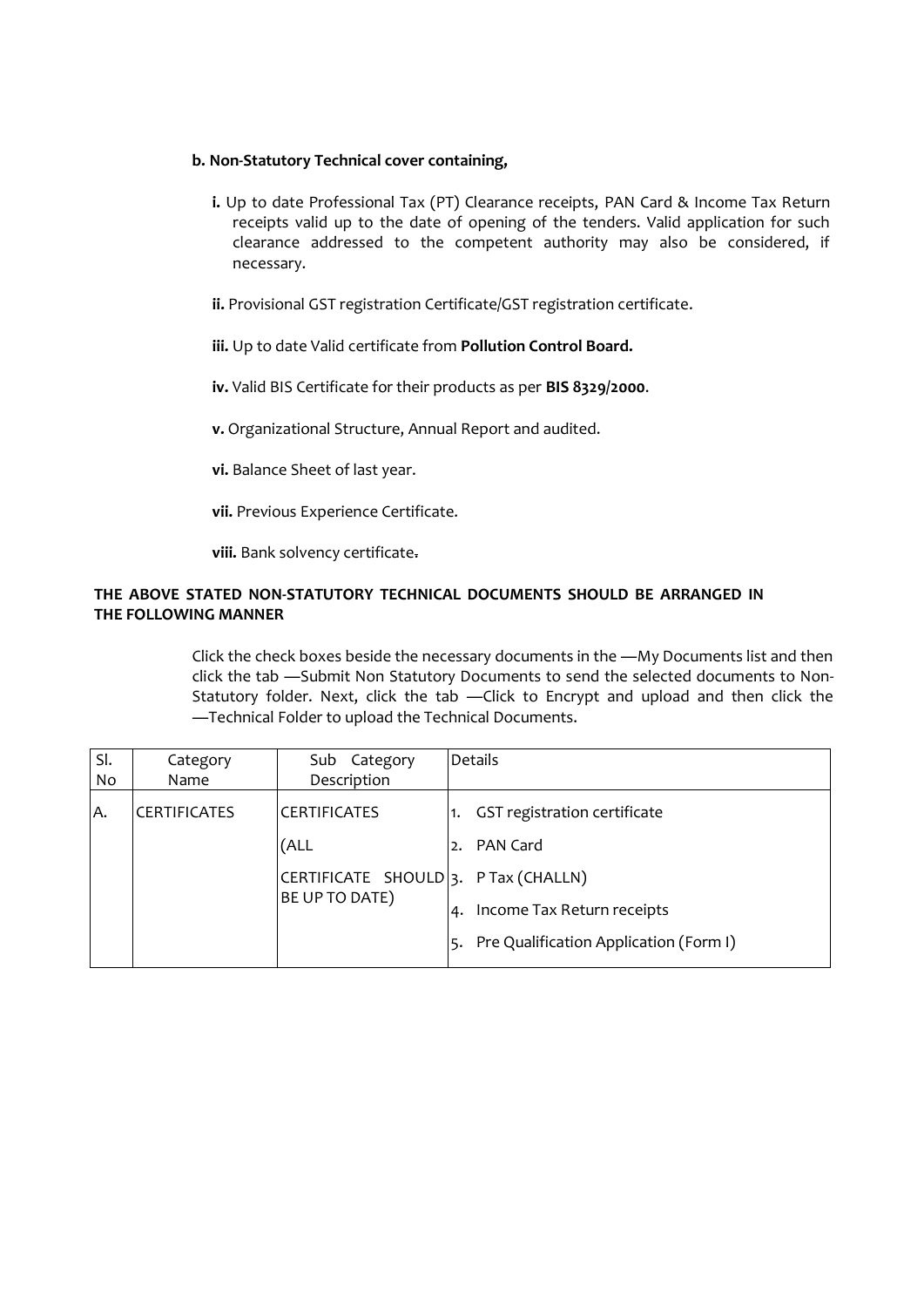| IB. | <b>COMPANY</b><br><b>DETAILS</b> | <b>COMPANY DETAILS</b> | Proprietorship Firm (Trade License)<br>$\overline{1}$ .                                                                                                      |  |  |  |  |
|-----|----------------------------------|------------------------|--------------------------------------------------------------------------------------------------------------------------------------------------------------|--|--|--|--|
|     |                                  |                        | (Partnership<br>2. Partnership<br>Firm<br>Deed,<br>Trade License)                                                                                            |  |  |  |  |
|     |                                  |                        | (Registration<br>Company<br>LTD.<br>з.<br>Certificate, Trade License)                                                                                        |  |  |  |  |
|     |                                  |                        | (Society<br>4. Co-Operative<br>Society<br>Registration Certificate)<br>ByeLaws,<br>to<br>up<br>date Audited Balance Sheet.<br>Power of Attorney (Registered) |  |  |  |  |
| C.  | lCREDENTIAL                      | Credential             | 1. Completion Certificate for Similar Nature of<br>Work Done (refer clause 6. A(b).                                                                          |  |  |  |  |

#### **NOTE: FAILURE OF SUBMISSION OF ANY ONE OF THE ABOVE MENTIONED DOCUMENTS WILL RENDER THE QUOTATION LIABLE TO REJECT**.

#### **9. Financial Proposal**

- i) Financial proposal should contain the following documents in one folder i.e. Bill of quantities (BOQ) the Quotationer is to quote the rate (for individual item separately) online.
- ii) Only downloaded copies of the above documents are to be uploaded virus scanned & digitally signed by the contractor.

#### **10. Penalty for suppression / distortion of facts:**

If any Quotationer fails to produce the original hard copies of the documents uploaded or any other documents on demand of the Tender Inviting Authority within a specified time frame or if any deviation is detected in the hard copies from the uploaded soft copies or if there is any suppression, the Quotationer will be suspended from participating in the tenders on e-Tender platform for a period of 3 (Three) years. In addition, his user ID will be deactivated and Earnest Money Deposit will stand forfeited. Besides, The Chairperson, BOA,, Burdwan Municipality may take appropriate legal action against such defaulting Quotationer. The authority may ask to show hard copies of all certificates, company details, partnership deeds etc. etc. as uploaded by the Quotationer and allied papers in connection with this tender as and when necessary for verification purpose as per convenience of the authority during processing of this tender.

#### **11. Rejection of Tender**

The employer(Tender accepting authority) receives the right to accept or reject any Quotation and to cancel the quotation process and reject all quotations at any time prior to the award of contract without thereby incurring any liability to the affected Quotationer or any obligation to inform the affected Quotationer of the ground for employer's (Tender accepting authority) action.

**The Chairperson, BOA,,**

**Burdwan Municipality**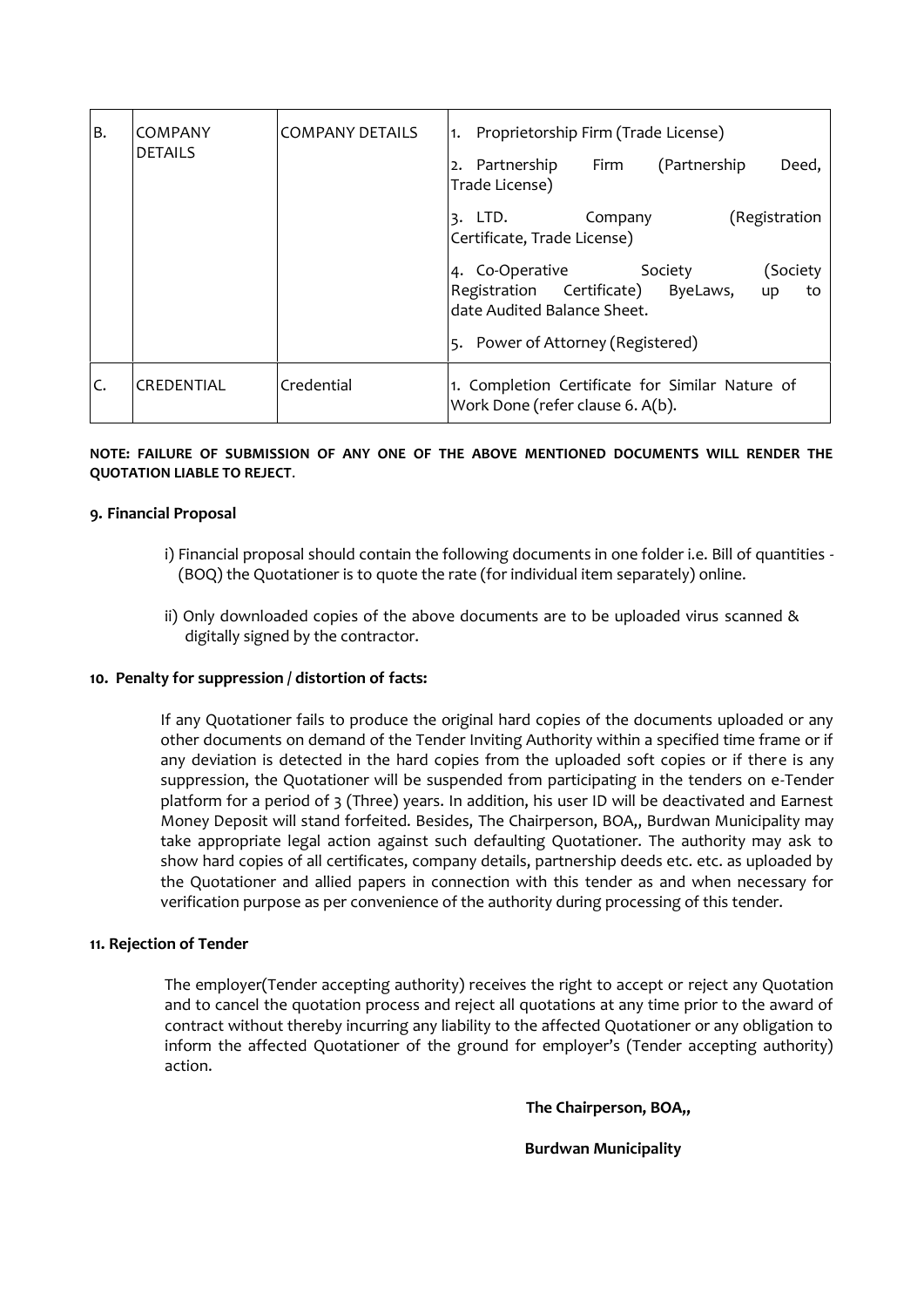#### **Other Important Terms &Conditions :-**

- A) The detailed N.I.Q, documents and other relevant particulars may be seen by the intending quotationers during office hours within the date mentioned above in the office of the Councillors, BurdwanMunicipality. The offered rate, if accepted, should be valid for 1 (one) year from the date of formal agreement in the WBF 2908 form in that regard.Successful agency shall have to make an agreement (in two copies) with the Burdwan Municipality on receipt of Letter of Acceptance cum Work Order. Intending Quotationer, if desire may visit the Municipal office on working day to obtain the WBF 2908 form and other relevant documents after due application to the authority.
- B) The materials are to be supplied in accordance with the procurement programme of the BurdwanMunicipality who would issue the supply order as per the terms and conditions as laid down hereunder and the payment will be made by them as per the actual materials supplied with entire satisfaction of those authorities.
- C) Security Deposit @ 3% of the Gross amount of the Work Order value shall be submitted in the form of Bank Guarantee from a Nationalised Bank at the time of Formal Agreement. The Bank Guarantee shall be valid for a period upto 24 months from the date of issue of letter of Acceptance cum Work Order and the same will be returned to the agency after 12 (twelve) months from the date of completion of total supply subject to fulfilment of the conditions applied. The initial Earnest money shall be refunded to the successful bidder after submission of Security Deposit  $(2)$  3% of the Work Order value in the form of Bank Guarantee at the time of Agreement.
- D) Supply order shall be issued by The Chairperson, BOA,, Burdwan Municipality who will take supply of the pipes and 100% payment shall be made by him on prorate supply of materials.
- E) If the agency fails to supply the materials as per the demand placed by the municipality, penal action in the form of forfeiture of earnest money and or security deposit money, as decided by the authority, will be imposed on the agency and the decision of the authority will be conclusive and binding. In case of failure of supply of DI Pipes materials (Approved Quality), The Chairperson, BOA,, Burdwan Municipality shall be empowered to invoke the Earnest Money deposited in favour of him.
- F) If any pipe fails to withstand the pressure as suggested in the quotation paper during execution the same will have to be replaced, as per the quotation specification, by the agency at their own cost without any claim within 7 (seven) days (or as suggested by the authority). In case of failure of Pipes the authority shall have the right to recover the whole damage amount from the supplier. In this regard the claim will be ascertained by a competent State Government authority as per the decision of Municipal authority.
- G) The rate quoted should be inclusive of Transportation, Loading, unloading, stacking, Third party inspection charges, GST @ 18% and one pcs. Rubber gaskets to be supplied with each length of pipe. Excise Duty & Sales Tax is not applicable since GST will subsume all indirect taxes & duties such as Sales Tax, Excise Duty etc.
- H) The authority reserves the right to accept or reject any or all offer without assigning any reason.

**Successful agency shall have to make an agreement (in three copies) with the Burdwan Municipality, in the prescribed pro-forma by depositing requisit fee in compliance with G.O. no 452-A/PW/O/10C-35/10, dt. 26.07.2011 for cost of each tender form in cash stating that the agency is agreeable to supply the Pipe materials as and when require (as per the rates quoted and terms and conditions laid down in the quotation papers) to the Municipality with in the Municipal/Adjoining areas (as the case may be).**

> **Chairperson, BOA, Burdwan Municipality.**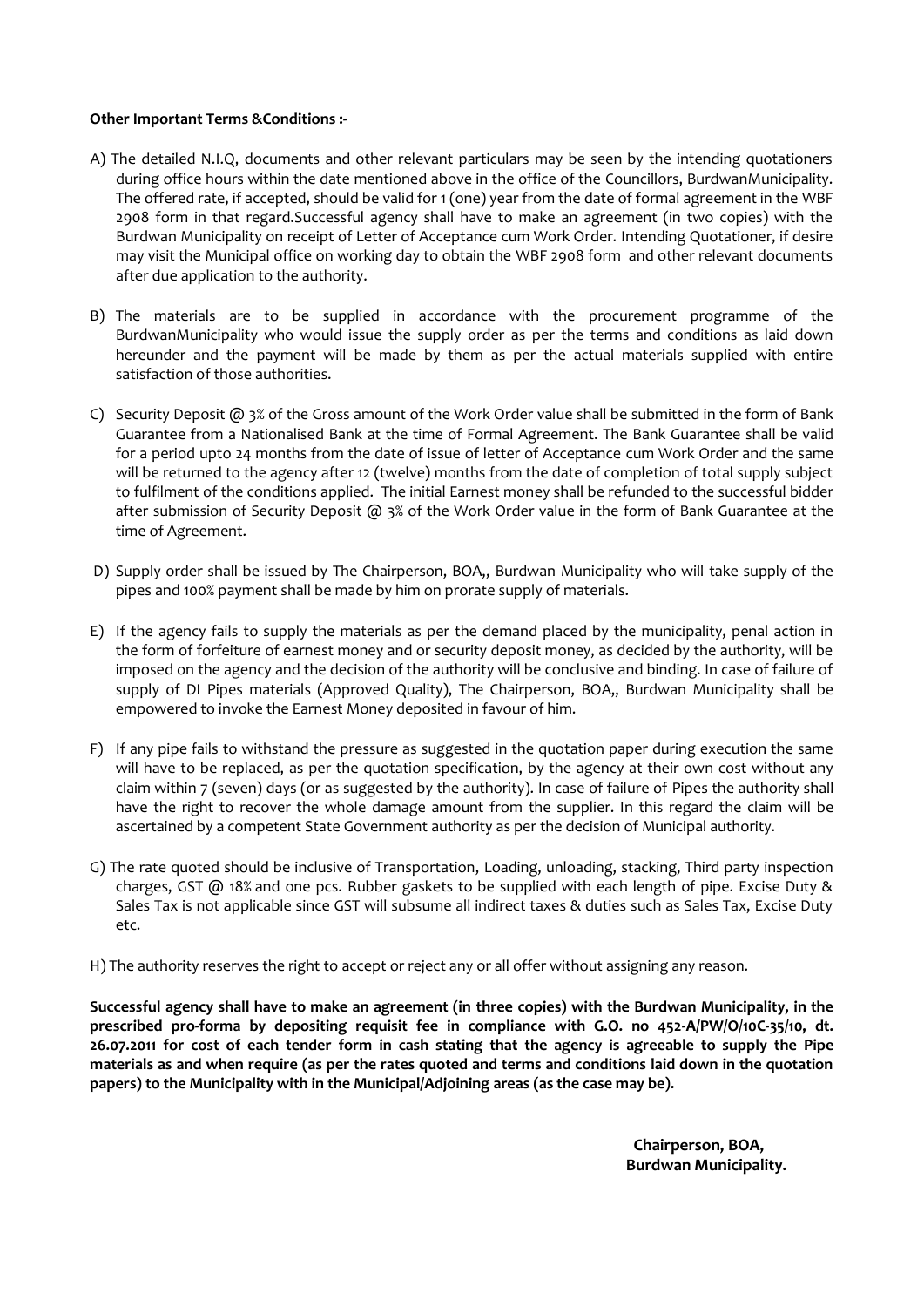## **Memo No.: 357/A(15) /III(AMRUT)/1/PH-2(W)/2021/K9/NIT-4/21-22/V1 Dated: 30.12.2021**

Copy Forwarded for information and for favour of wide circulation to:

- 1. The Vice Chairpersons,BOA,Burdwan Municipality
- 2. The Mission Director, AMRUT, IlgusBhavan, Kol-700106, Sec-IV
- 3. The Secretary, M.E.Dte, Bikash Bhavan.Kolkata.
- 4. The Chief Engineer, MED, Bikash Bhavan.Kolkata.
- 5. The Superintending Engineer, WesternCircle, M. E Dte, Burdwan.
- 6. The Executive Engineer, MED, Burdwan Division.
- 7. The Executive officer, Burdwan Municipality
- 8. The Finance officer, Burdwan Municipality
- 9. The Secretary,Burdwan Municipality & NODAL Officer,AMRUT
- 10. UIS, Burdwan Municipality

11. U.P,AMRUT,Burdwan Municipality-- for wide circulation in a day by National & local News Paper in Bengali, English and Hindi News Paper.

12. The I.T Co-Ordinator, Burdwan Municipality for publication at departmental website & etender site. 13. The Accountant, Burdwan Municipality.

- 
- 14. The office Notice Board, Burdwan Municipality for wide circulation.
- 15. Office File

**The Chairperson, BOA, Burdwan Municipality.**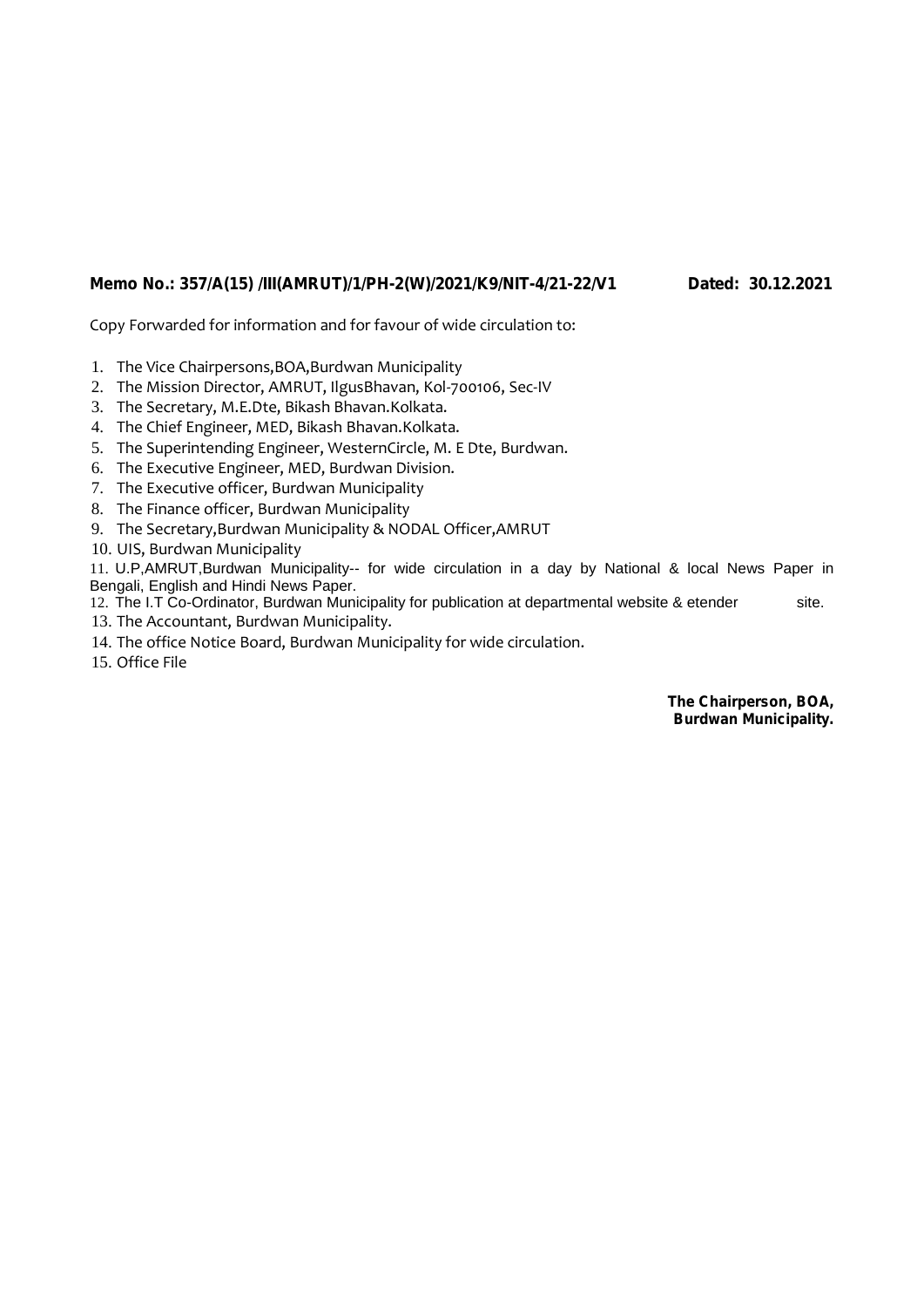#### *GENERAL TERMS AND CONDITIONS OF CONTRACT*

#### 1. *Definitions and Interpretations*

The following words and expressions used in this Sections as also in the other Sections of these Bid documents shall, unless there is anything repugnant in the subject of context, have the meaning hereby assigned to them except where the contract otherwise refers.

- i) *" Approved"* means approved in writing including subsequent written confirmation of any previous verbal approval and approval means approval in writing including as aforesaid.
- ii) *" Contractor"* means the persons or person, firm or companies whose bid has been accepted and who have entered into the contract for the performance of the work.
- iii) *"Contractor Equipment"* means all appliances and things of whatsoever nature (other than temporary works) required for execution and completion of works and remedying of any defects, therein. But does not include plant, materials or other things intended to form or forming part of the permanent works.
- iv) *"Contract Price"* means the sum as stated in the letter of acceptance as payable to the Contractor for execution and completion of the work and fulfilment of all obligations as specified in the Contract document, subject to such addition thereto or deductions there from as may be made under the provisions of the contract documents.
- v) *" Cost"* means all expenditure properly incurred or to be incurred whether on or of the site including overhead and other charges properly allocable there to but does not include any allowance for profit.
- vi) *" Days"* are calendar days.
- vii) *"Drawings"* means all drawings calculations and other technical information of like provided by the engineer to the contractor under contract and all drawings, calculations, samples, patterns, models, operation and maintenance manuals and other technical information of like nature submitted by the contractor and approved by the Engineer.
- viii) *"Employer"* means Municipal Authority / Municipal Engineering Directorate as the case may be.
- ix) *"Executive Engineer"* and *"Assistant Engineer"* mean Engineer Officers of the Municipal Authority / Municipal Engineering Directorate.
- x) *"Engineer in charge (EIC)"* means the Executive Engineer of concerned Division of MED in respect of that municipal town or the authorized representative of the concerned Local Body.
- xi) *"Ground Level"* means the level of the referred point of exposed surface of the ground as indicated in the drawing.
- xii) *"Holiday"* means a public holiday for the purpose of section 25 of the Negotiable Instrument Act, 1881 or such other day on which the office remains closed for the day.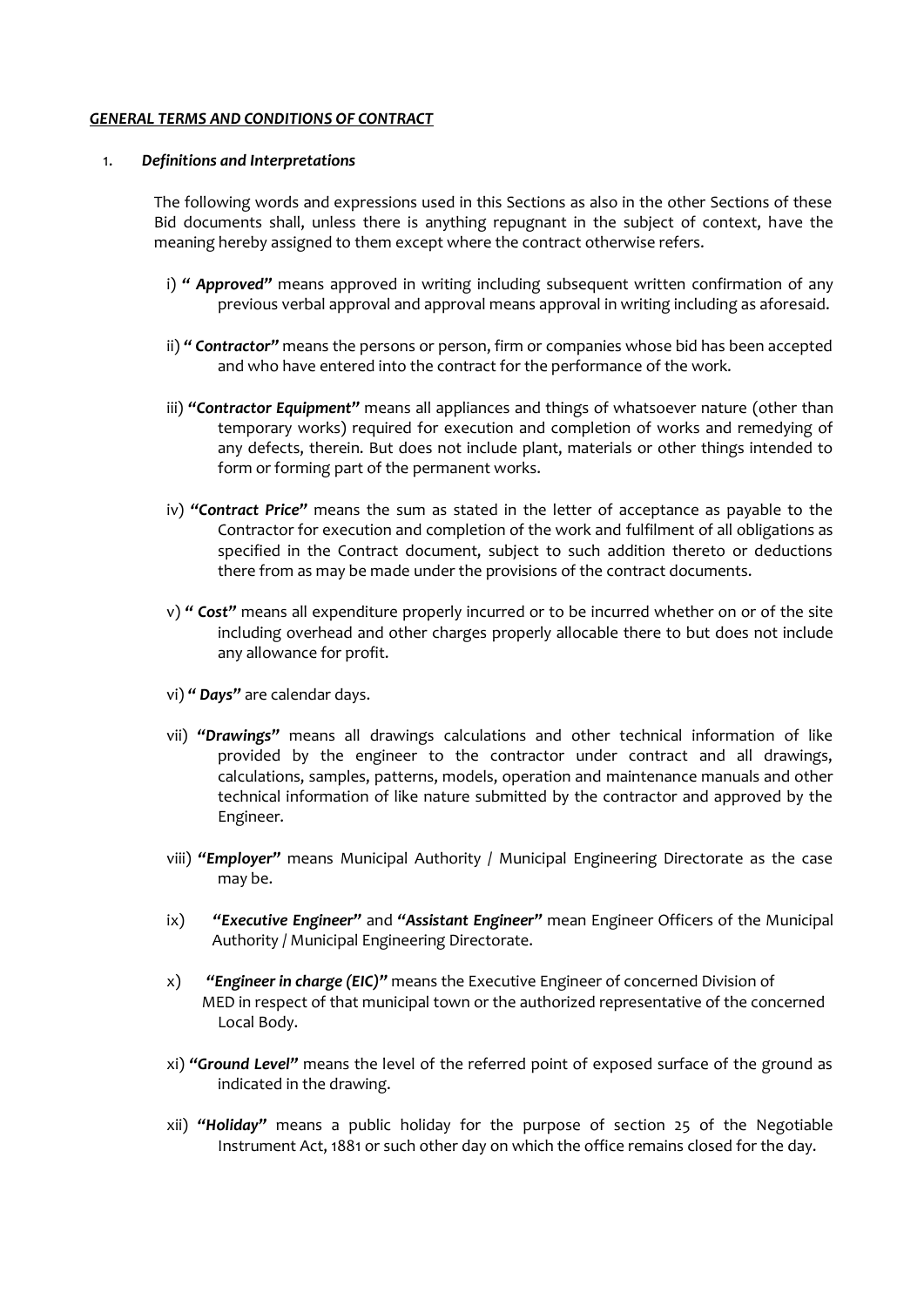- xiii) *"Month"* means English calendar month.
- xiv) *"Site"* means the place provided by the Municipal Authority / MED where the works are executed and any other place as may be specially designated in the contract as forming part of the site.
- xv) *"Specification"* means specifications referred to in the Bid and any modification thereof or addition thereto as may from time to time be furnished or approved in writing by the Engineer-in-charge.
- xvi) *"Store"* means such storage areas including Godown.
- xvii) *"Temporary Works"* means all temporary works of any kind required in or about the execution, completion or maintenance of the work. Permanent works means the permanent to be executed, maintained in accordance with the contract.
- xviii) *"Quotation"* means the person or persons, firm or company submitting a quotation for the work contemplated either directly or through a duly authorized representative.
- xix) *"Tests"* mean such as are prescribed by the specifications or considered necessary by the Engineer-in-Charge.
- xx) *"Writing"*means any handwritten, typewritten, printed communication including telex, cable and facsimile transmission.
- xxi) *"Supply"* supply at site within Municipal town of West Bengal.
- xxii) "*Agency"* means the quotation whose rate shall be accepted and supply order issued.
- xxiii) *"Authority"* mean The Chairperson, BOA,/Mayor of the municipality/corporation /the Executive Engineer of Municipal Engineering Directorate as the case may be.
- xxiv) *"Godown"* means delivery place of fittings materials with in any municipal area of West Bengal.
- xxvi) *"Supplier/ supplier"* same as Agency
- xxvii) *"Contractor"* same as Agency
- xxviii) *"Quotationed"* same as Agency
- xxix) **"Third party inspection"** means technical inspection through RITES/MECON/EIL/PDIL before supply to ensure the quality of supplied Pipes as per stipulated specification.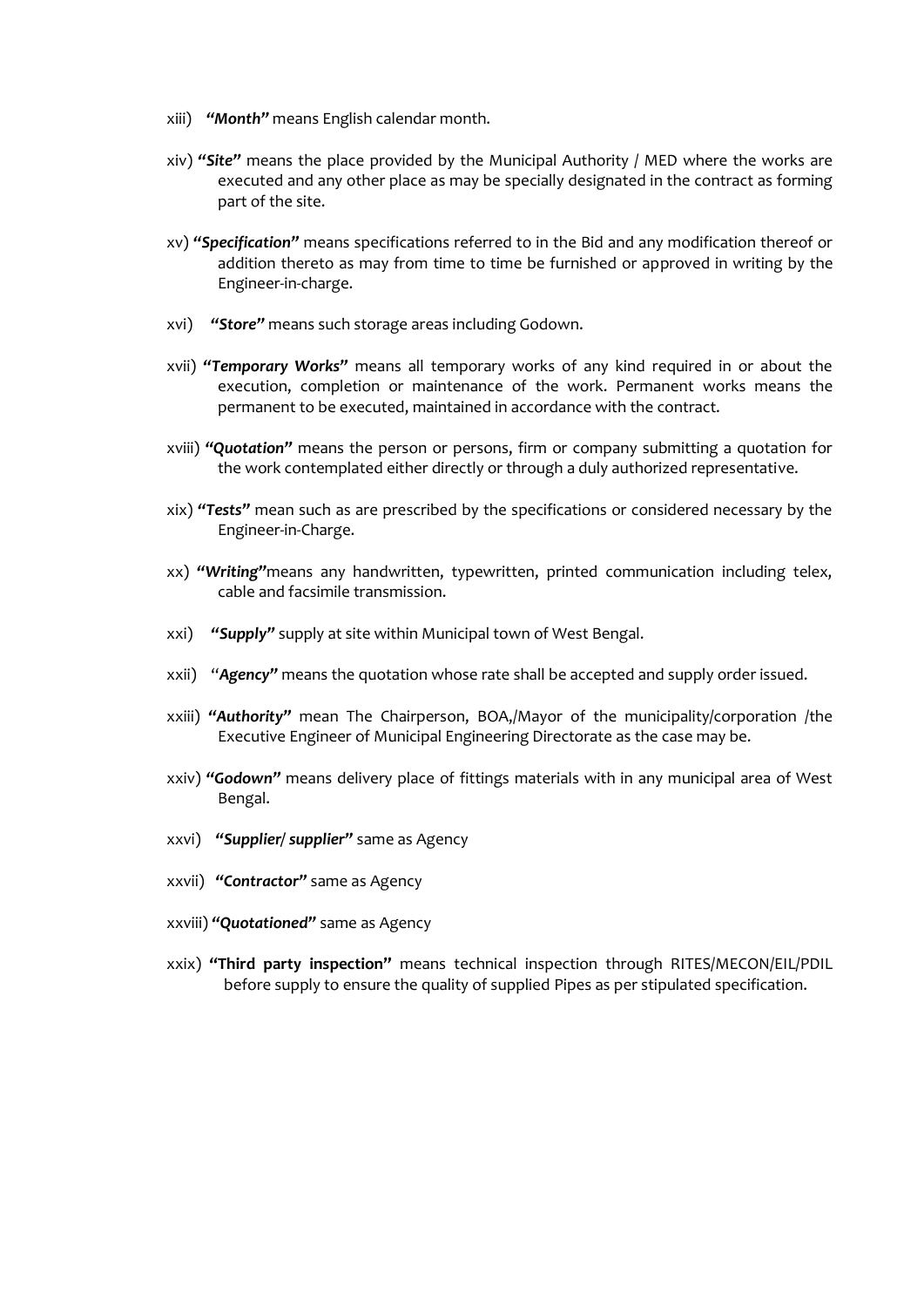## **TECHNICAL SPECIFICATION AND GENERAL CONDITIONS**

- 1) While furnishing the prices, Manufacturers are requested to quote their prices for different categories of pipes diameter wise for class K9 / k7 as per BIS Standard and prices shall be including all taxes & duties and all cost of loading, unloading and transportation at site within Burdwan Municipal town of West Bengal.
- 2) Centrifugally Cast (Spun) Ductile Iron Pressure Pipes (Class K9/ k7) for Water Supply Application with Socket and Spigot ends conforming to IS: 8329/2000 with latest Amendment.
- 3) D I Pipes should conform to ISI Marked embossed on the pipes D.I. Pipes Manufacturers should have valid BIS registration.
- 4) D.I. Pipes Manufacturers should furnish the name of the State where factory is situated.
- 5) Inspection may be carried out by Third Party Inspection (TPI) Agency as stipulated through RITES/MECON/EIL/PDIL.
- 6) Each pipe shall have to be cast or stamped or legibly painted on it with the approved mark as per relevant BIS specification (IS: 8329/2000) as follows.
	- a) The Manufacturer's name of Trade Mark.
	- b) The nominal diameter of pipe.
	- c) Class of pipe.
	- d) I.S.I. Certification mark.
- 7) Internal surface should quoted with cement mortar lining and external surface should have the protection by metallic zinc coating with finish layer of epoxy coating of outside as per IS 8329-2000
- 8) Rubber Gasket should be conforming to IS 5382: 1985.
- 9) Length of each pipe should be more than 4.0 m
- 10) Each pipe shall have to be cast or stamped or legibly and indelibly painted on it with the approved mark as per relevant IS specification (IS : 8329-2000) as follows :
	- i) Name of trade mark
	- ii) The nominal diameter of pipe
	- iii) Batch Number
	- iv) Class of pipe
	- iv) ISI certification mark
	- vi) The last two digits of the year of manufacturer
- 12) Materials supplied without inspection and stamping shall not be accepted and the same shall have to bereplaced by the supplier at their risk and cost within seven (7) days from the date of receipt of suchintimation.

**Chairperson, BOA BurdwanMunicipality.**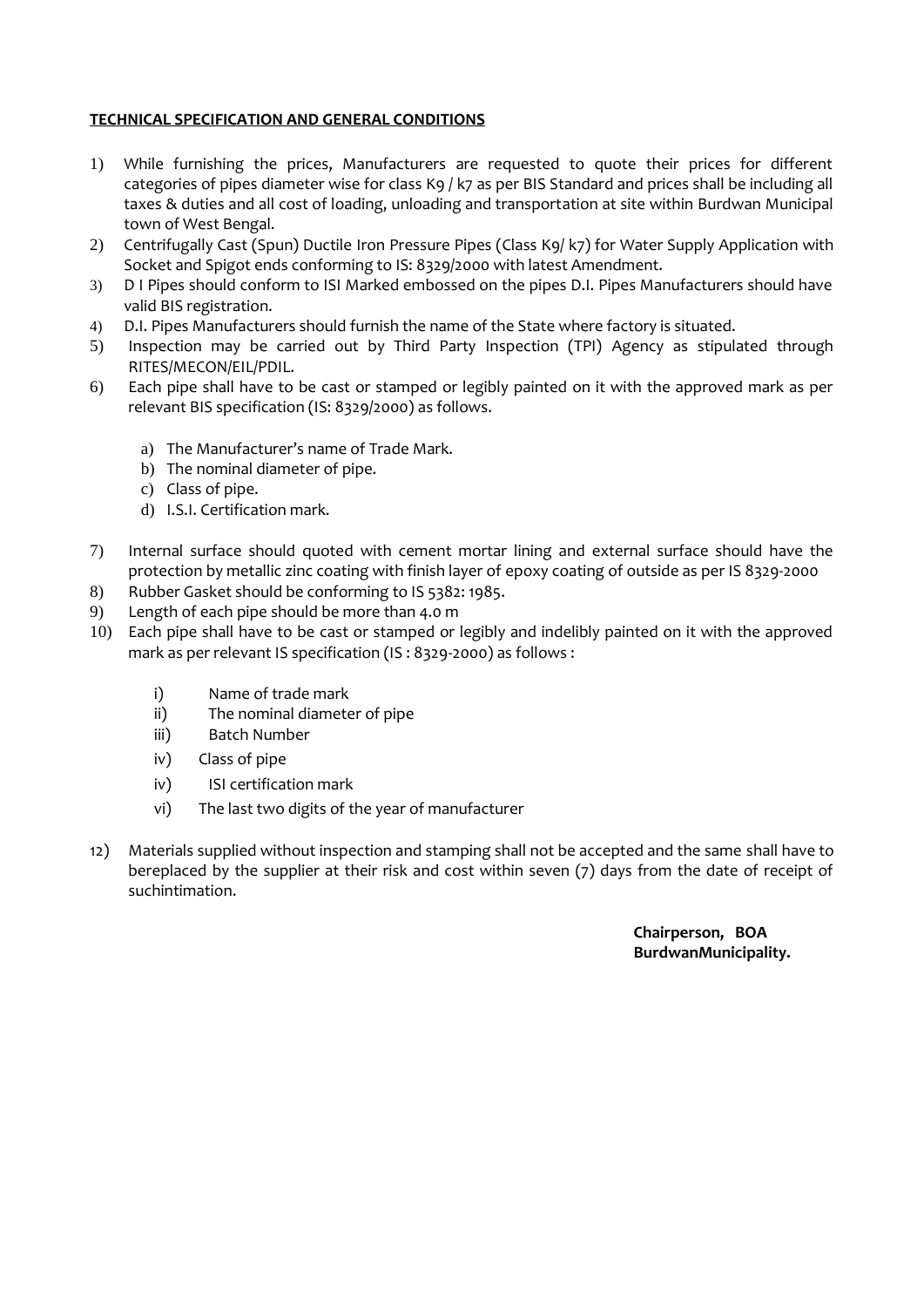#### *TERMS AND CONDITIONS*

- 1. The rates offered will remain valid for 365 days for acceptance of the tender from the date of issue of latter of acceptance.
- 2. The accepted rate will remain valid for a period of one year from the date of issue of LOI/Work Order and no claim for escalation of rates shall be entertained. However any statutory variation will be on account of Buyer.
- 3. Time being essence of supply, supply must be completed within stipulated time as to be given in the supply order.
- 4. If any materials are found defective after supply of the same are to be replaced at free of cost within seven days.
- 5. If any Quotationer withdraws his offer within the validity of the Quotation Period without giving any satisfactory explanation for such withdrawal, Quotationer shall be disqualified for participation in any Quotation to any Corporation/ Municipality / M.E. Dte for a minimum period of one year within the State of West Bengal.
- 6. No Security Deposit  $\omega$  3% will be realized progressively by the way of deductions from R.A. Bill against each purchase order if the Bank Guarantee  $\omega$  3% of the Gross amount of the Work Order value as mentioned vide Clause C of 'Other Important Terms & Conditions' is already submitted by the L1 bidder at the time of Formal Agreement.
- 7. The Supplier is to deliver the materials on or before the dates mentioned in the supply order, failing which he shall be bound to pay or allow one per cent on the total amount of the Supply for everyday not exceeding ten days that the Supplier shall not exceed the time for delivery of and by way of liquidated damages, provided however that Mayor / Chairperson, BOA, of Municipal Corporation / Municipality may athis discretion reduce in such cases as he/she may think fit. The said amount to such smaller amount ashe/she may decide and his/her decision in writing in that respect shall be final.
- 8. In every case in which the payment or allowance mentioned in the above clause shall have incurred for ten consecutive days, the Mayor / Chairperson, BOA, of Municipal Corporation / Municipality shall have power either to annul the Supply altogether, or have supply completed without further notice at the Supplier's risk & expense as he/she may deem best suited to the interests of the authority and the Supplier shall have no claim to compensation for any loss that he may incur in any way.
- 9. If the supply of the materials is hindered due to the reason beyond the control of the supplier so as to necessitate extension of the time allowed in this Quotation he shall apply in writing to Mayor / Chairperson, BOA, of Municipal Corporation / Municipality who shall grant it in writing if reasonable ground be shown for it and without such written authority of the Mayor / Chairperson, BOA, of Municipal Corporation / Municipality applied for and obtained prior to the expiry of the original date provided for in the agreement, the Supplier shall not claim exemption from the final leviable under clause 2.
- 10. The Supplier shall give notice to Mayor / Chairperson, BOA, of Municipal Corporation / Municipality of his intension for making delivery of materials and on the material being approved, a receipt shall be granted to him by the Mayor / Chairperson, BOA, of Municipal Corporation / Municipality or his authorized representatives and no material will be considered as delivered until so approved. A photocopy of the above should be submitted to the concerned Executive Engineer, MED for his information.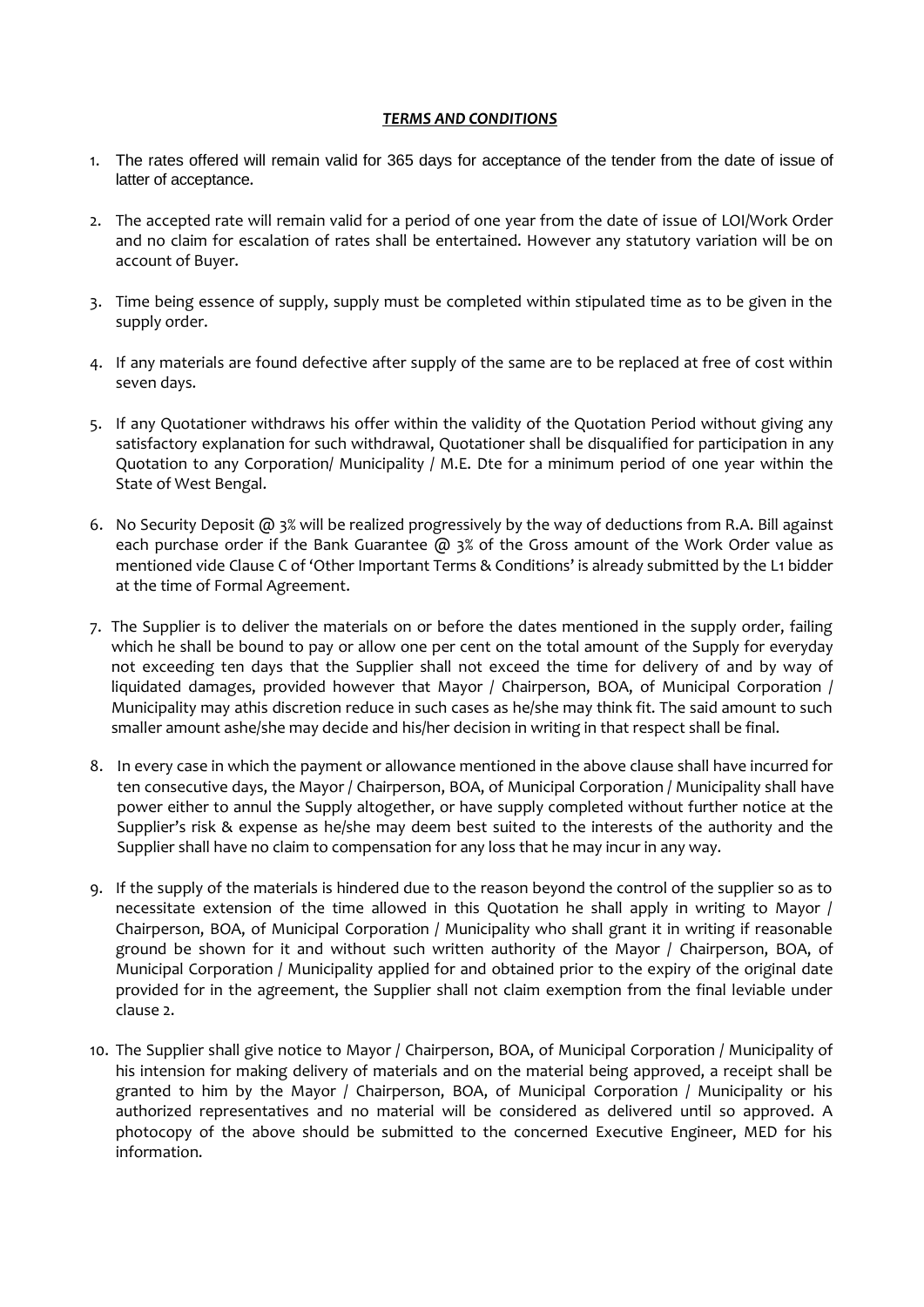- 11. On the completion of the delivery of materials the Supplier shall be furnished with a certificate to that effect but the delivery will not be considered complete until the Supplier shall have removed all rejected materials and shall have the approved materials stacked or placed in such position as may be pointed out to him.
- 12. The materials are of the best description and in strict accordance with the specification, and the Supplier shall receive payment for such materials only as are approved and passed by Mayor / Chairperson, BOA, of Municipal Corporation / Municipality.
- 13. In the event of the material being considered by Mayor / Chairperson, BOA, of Municipal Corporation / Municipality to be inferior to that described in the specification the Supplier shall on demand in writing, forthwith remove the same at his own charge and cost and in the event his neglecting to do so within such period as may be stipulated by Mayor / Chairperson, BOA, of Municipal Corporation / Municipality may have such rejected materials removed at the Supplier's risk and expense, the expense incurred being liable to be deducted from any sums due, or which may become due to the Supplier.
- 14. If the Supplier or his work-people break or deface any building, road, fence enclosure or grass land or cultivated land, be shall make good the same at his own expense and in the event of his refusing or failing to do so, the damage shall be repaired at his expense by the Mayor / Chairperson, BOA, of MunicipalCorporation / Municipality, who shall deduct the cost from any sums due, or which may be become due to the Supplier.
- 15. Supplier shall supply at his own expense all tools, plant and instruments required for the due fulfillment of his Supply and the materials shall remain at his risk till the date for final delivery unless it shall have been in the mean time removed for use by Mayor / Chairperson, BOA, of Municipal Corporation / Municipality.
- 16. The Supplier shall not sublet without specified order from authority in respect of a specified sub- Supplier. In the event of the Supplier subletting his Supply without such permission, he shall be considered to have thereby committed a breach of Supply agreement and shall forfeit his security deposit and shall have no claim for any compensation for any loss that may have collected or engagement entered into.
- 17. The decision of the concerned Superintending Engineer, MED shall be final binding and conclusive on all question relating to the meaning of the specification.
- 18. The Mayor / Chairperson, BOA, of Municipal Corporation / Municipality shall have power to make any alteration in, omissions from, additions to or substitution for the original specification, drawings, designs and instructions, that may appear to him to be necessary or advisable during the course of supply of the materials and the Supplier shall be bound to supply the materials in accordance with any instructions which may be given to him in writing signed by the Chairperson, BOA, Burdwan Municipality and such alterations, omissions, additions or substitutions shall not invalidate the Supply and any altered addition or substituted materials which the Supplier may be directed to supply in the contract in the manner above specified as part of the work shall be supplied by the Supplier on the same conditions in all respect on which he agreed to do the main work, and at the same rates as are specified in the Quotation for the main work.

**Chairperson,BOA Burdwan Municipality**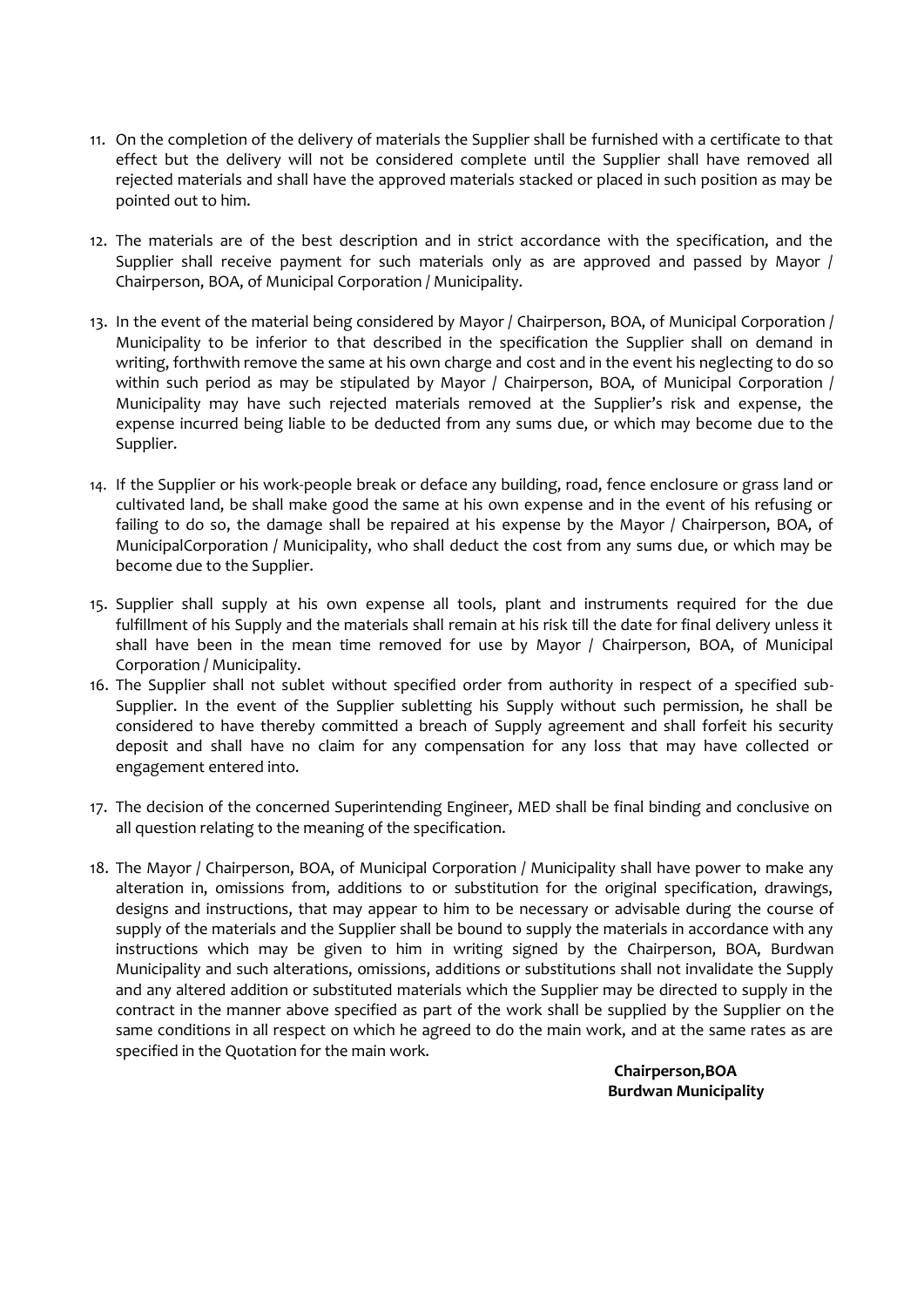## **GENERAL RULES AND DIRECTION FOR GUIDANCE OF QUOTATIONER/SUPPLIERS**

#### 1. *Responsibility and Power of Engineer-in-charge and his representative*

The Engineer-in-Charge or his representative shall monitor the supply position. He shall have authority to stop the work whenever such stoppage may be necessary to ensure proper execution of the contract. He shall have authority to reject any materials supplied which do not conform to the contract documents.

The Engineer-in-Charge or his representative shall have the power of inspection of all the materials supplied under this contract. In order that inspection services may be provided the contractor shall keep the Engineer-in-Charge or his representative posted regarding inspection & dispatch schedules.

All supplied items in pursuance of the contract shall at all times be open to the inspection of Municipal Authority / Municipal Engineering Directorate and its representatives. The contractor shall at all times during the usual working hours, and at all other times at which reasonable notice of the contractor either himself be present to receive orders and instructions or have responsible agent duly accredited in writing present for that purpose.

- 2. *Disruption of Progress* The contractor shall give written notice to the Engineer-in- Charge/Chairperson, BOA, of the Municipality /Mayor of the Corporation, as the case may be regarding the delay in supply of items or unless any further approval or order including a direction, instruction or approval is issued by the Engineer-in-Charge /Chairperson, BOA, of the Municipality /Mayor of the Corporation, as the case may be within a reasonable time. The notice shall include details of the items that are to be supplied or order required and of why and by whom it is required.
- 3. *Contractors General Obligations and Responsibility* The contractor shall, subject to the provision of the contract, and with due care and diligence maintain the supply and provide all labour, including the supervision thereof, materials, and all other things, whether of a temporary or permanent nature, required in and for such maintenance, so far as the necessity for providing the same is specified in or is reasonably to be inferred from the contract.
- 4. *Programme of Supplies* The contractor shall furnish within a fortnight from the date of order the followings:
	- a) Confirmation of the quantity of supply of items to be delivered.
	- b) Delivery schedule of the ordered materials
- 5. *Contractors to arrange all Labour : Materials : Tools & Plants* Unless otherwise specifically provided for in the schedule of materials attached to the bid, all materials supplied shall be approved type and as per specifications and shall be procured, broughtat site and stored by the contracting firm at his cost and risk.

The rates quoted for the items shall be inclusive of all costs of materials, labour transportation, and storage. The rates shall also cover GST that are payable by the firm under the law of the land.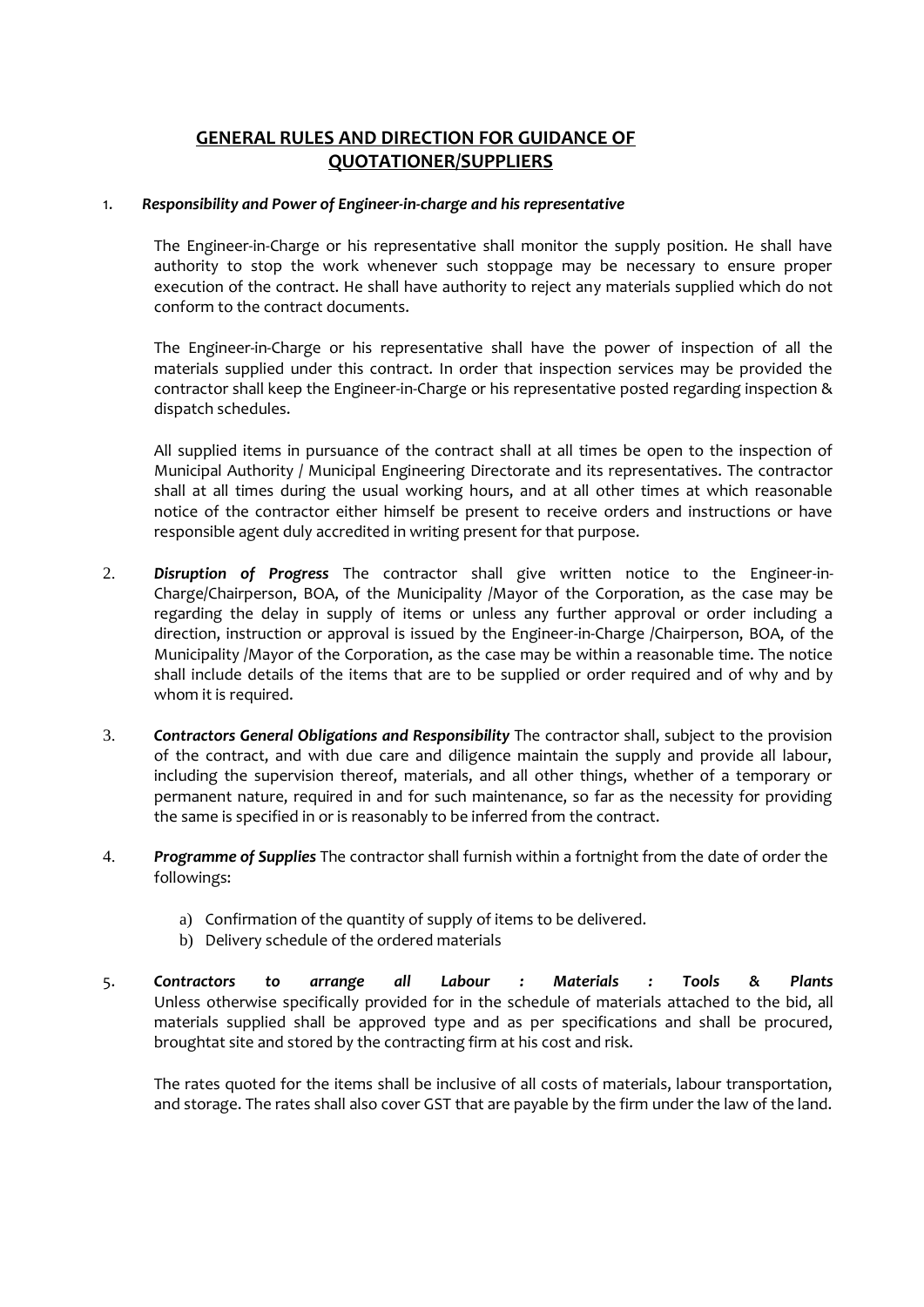- 6. *Loss and Damage* Neither the Municipal authority nor the Engineer-in-Charge or his representative shall be answerable and accountable in any manner for any loss or damage that may happen to the supplied materials or other things used in the performing the supply work, or for injury to any person, either a workman or any member of the public, or for damage to any property for any cause which might have been provocated by the contractor. The contractor shall properly guard against all these injuries or damages to persons or property resulting from his operations under this contract at any time before issuance of the certificate of completion of supply. He shall indemnity and save harmless the authority from all suits or actions of every description brought for, on account of, any injury or damage received or sustained by any person or persons by reason of the material supply work, negligence in guarding the same, the use of improper materials or of any act of omission or deviation from the contract.
- 7. *Supervision of Work* The Engineer-in-Charge or his representative shall have the power at any time from time to time by notice to the contractor to delay or suspend the progress in supply of items during unsuitable weather for any other adequate reasons and on receipt of such notice, the contractor shall forthwith suspend further progress of supply work until further notice from the Engineer-in-Charge.

The contractor shall recommence supply work immediately on receiving a notice to do so from Engineer-in-Charge. The whole or any part of the time lost for such delay or suspension shall, if authority in its absolute discretion thinks fit but not otherwise be added to the time allowed for, completion of supply of items. But the contractor shall have no claim to extra payment or compensation whatsoever on the grounds of above delay.

- 8. *Employer's right to terminate contract* If the contractor should be insolvent or bankrupt, (or in case the contractor is a company, it goes into voluntary or judicial liquidation) or he should make a general assignment for the benefit of his creditors or a receiver should be appointed on account of his insolvency, or he should persistently or repeatedly refuse or should fail, except in cases for which extra of time is provided, to supply enough proper materials, in order to maintain progress according to the progress of supply work, or he should fail to make prompt payment to labour contractors if any, or for materials or labour, or he should positively by laws, ordinance or the instruction of the Engineer-in-Charge or otherwise be guilty, of a substantial violation of any provision of the contract after giving the contractor seven days written notice terminate the employment of the contractor.
- 9. *Supplementary Specification* Whenever reference is made in these documents to certain special specifications, the reference shall be construed to include all subsequent amendments, changes or additions that are published and in effect at the date of signing of this contract.

The authority reserves the right to issue additional conditions, specification etc if necessary which will be incorporated with bid documents already sold to bidders for the purpose of the work.

#### 10. *Employer's right to split package*

The authority reserves the right to split the package and accept or reject any part of the offer from the scope of supply work without assigning any reason.

#### 11. *Payments and Certificates*

Payment for the supplies by the contractor will be based on measurements recorded at the receipt of the materials at site. The contractor or his authorized agent or representative shall be present at the time of recording of each set of measurements and sign the measurement book.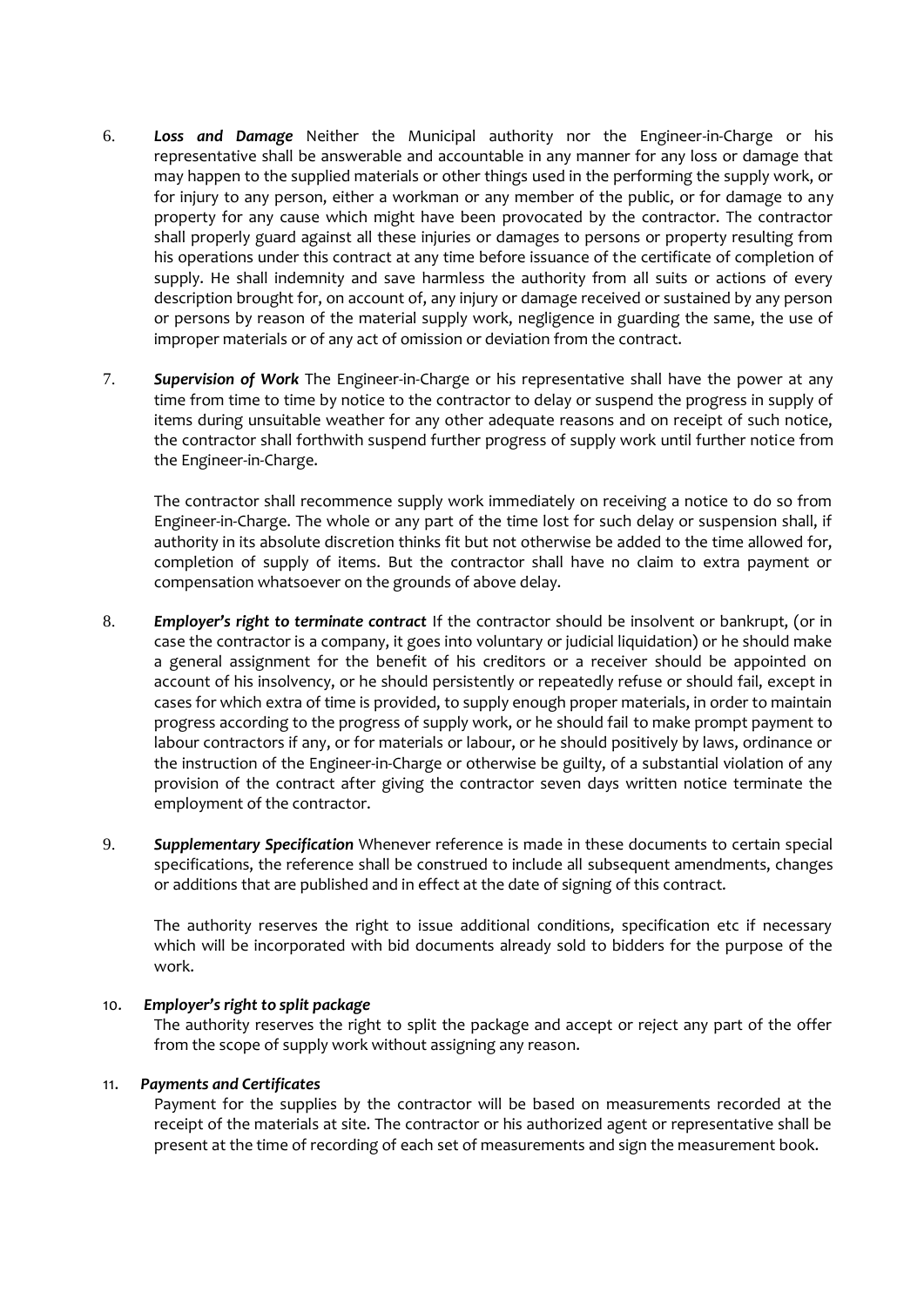If for any reason the contractor or his authorized agent is not available, and the work is suspended by the engineer-in-Charge to avoid recording of measurements during the absence of the contractor or his authorized representative, the authority shall not entertain any claim from the contractor for any loss incurred by him on this account. If the contractor or his authorized agent or representative does not remain present at the time of such measurements after the contractor has been given a three day notice in writing, such measurements may be taken in his absence and shall be deemed to be accepted by the contractor.

#### 12. *Insurance of Works, etc*.

Without limiting his obligations and responsibilities, the contractor shall insure in the name of theCorporation/Municipal Authority and the contractor against any loss or damage from whatevercause arising for which he is responsible under the terms of the contract and in such mannerthatthe Corporation/Municipal Authority and contractor are covered for the period of supply as well asduring the period of maintenance for loss or damage arising from a cause, and for any loss ordamage occasioned by the contractor in the course of any operations carried out by him for thepurpose of complying with his obligations as follows:

The works for the time being executed to the estimated current contract value thereof together with the cost of materials supplied by the Municipal Authority free of cost.

Such insurance as mentioned above shall be affected with an insurer and in terms approved by the Corporation/Municipal Authority. The contractor shall bear the cost of all such insurance and whenever required, produce to the Engineer-in-Charge or his representative the policy or policies of insurance and the receipts for payment of the current premiums.

- 13. *Notification of Insurer* It shall be the duty of the contractor to notify the insurers under any of the insurances referred any matter or count which by the terms of such insurances are required to be notified and the contractor shall indemnify and keep indemnified the Corporation/Municipal Authority against all losses, claims, demands, proceedings, costs charges and expenses whatsoever arising out of or resulting from any default by the contractor in complying with the requirements of this sub-clause whether as a result of the avoidance of such insurance or otherwise.
- 14. *All insurance at contractor's cost:*The insurances referred to in this bid document shall be entirely at the cost and expenses of the contractor.

#### 15. *Remedy on contractor's failure to insure*

If the contractor shall fail to effect and keep in force the insurance referred to clauses hereto, or any other insurance which he may be required to effect under the terms of the contract, then and in any such case may effect and keep in force any such insurance and pay such premium or premiums as may be necessary for that purpose and from time to time and deduct double the amount so paid by the Municipal Authority as aforesaid from any moneys due or which may become due to the contractor or recover the same as a debt due from the contractor.

- 16. *Idle Labour*No claim for idle labour would be entertained under any circumstances.
- 17. *Inspection Facilities* The contractor shall provide necessary facilities for inspection of the supplied items for quality control by the Engineer and for the purpose of carrying his instructions as may be recorded in writing in site Order Book.
- 18. *Labour Act*The contractor should obtain the license under the provision of the contract labour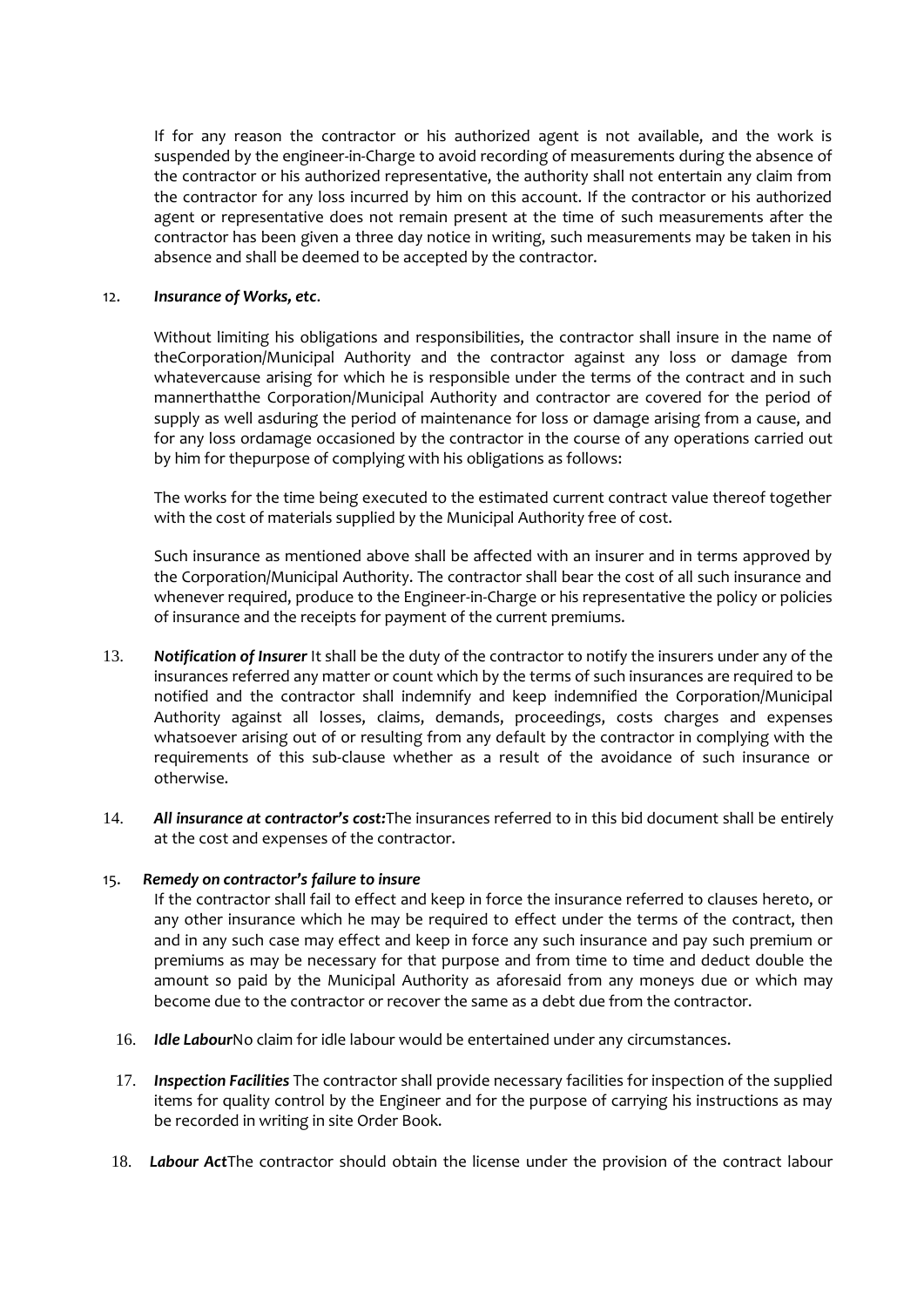(Regulation andAbolition) Act 1970 and contract labour (regulation and Abolition) general rules, 1971 includingthe provisions of amendments made there under of the same to the office of the Executive Engineerwithin ten days after formal agreement.

The successful bidder whose bid will be accepted shall either personally deliver the license form in triplicate to the licensing officer of the area in which the establishment in relation to which the contractor is selected for the job. The application form in Form IV shall be forwarded along with Form V, which may be available from the EIC of the concerned Division /Chairperson, BOA, of the Municipality /Mayor of the Corporation, as the case may be.

- 19. *Language for Correspondences*The bid and all correspondence and documents related to the bid exchanged by the bidder and Municipal Authority shall be written in English language. Supporting documents and printing literature furnished by bidder may be another language provided they are accompanied by an accurate translation of the relevant passages in English. For the interpretation of the bid, the English translation shall prevail.
- 20. *Contractor's Local Address* The contractor shall furnish the postal address of his site office. Any notice or instruction to be given to the contractor under the terms of contract shall be deemed to have been served if it has been delivered to his authorized agent or representative of site or sent by registered letter to the site office or to the address.
- 21. *Precedence of Contract Documents* If any stipulation indicated in any component of contract documents be at variance in any respect with those in the other, the decision of the Superintending Engineer will stand final and binding.
- 22. *Time of Completion* The entire supply work as per schedule and specification shall be completed within stipulated time from the date of issue of work order.

The period of completion given includes the time required for mobilization and testing as well, rectification, if any, retesting and completion in all respects to the entire satisfaction of the Engineer-in-Charge including the monsoon season.

This is the essence of this contract and the allotted supply work must be complete within the specified time. Extension of time will not be granted except in very exceptional circumstances beyond the control. This clause of extension of time will have precedence over any other similar clauses if they are at variance with penalty for non-complete of the supply work in time as indicated elsewhere.

- 23. *Action for non completion*Failure to comply with above conditions and specifications will result in the Municipal Authority taking action at the risk and cost of the contractor. Submission of the bid binds the contractor for complying with requirements of the above conditions and specifications without any extra payment on any account.
- 24. *Arbitration* If the contractor claim that the decision or instruction of the Municipal Authority/ Engineer-in-Charge are unjustified or beyond contractual agreement that accordingly he is entitled to extra payment on account thereof, he shall forthwith notify this to the Municipal Authority/ Engineer-in-Charge to record his decisions and reasons therefore in writing and shall within two weeks state his claim in writing to Municipal Authority/Engineer-in-Charge, the Municipal Authority/ Engineer-in-Charge shall thereafter reply to the points raised in the claims. Unless resolved by negotiation or discussion, the question on liability for such claims will be treated as dispute.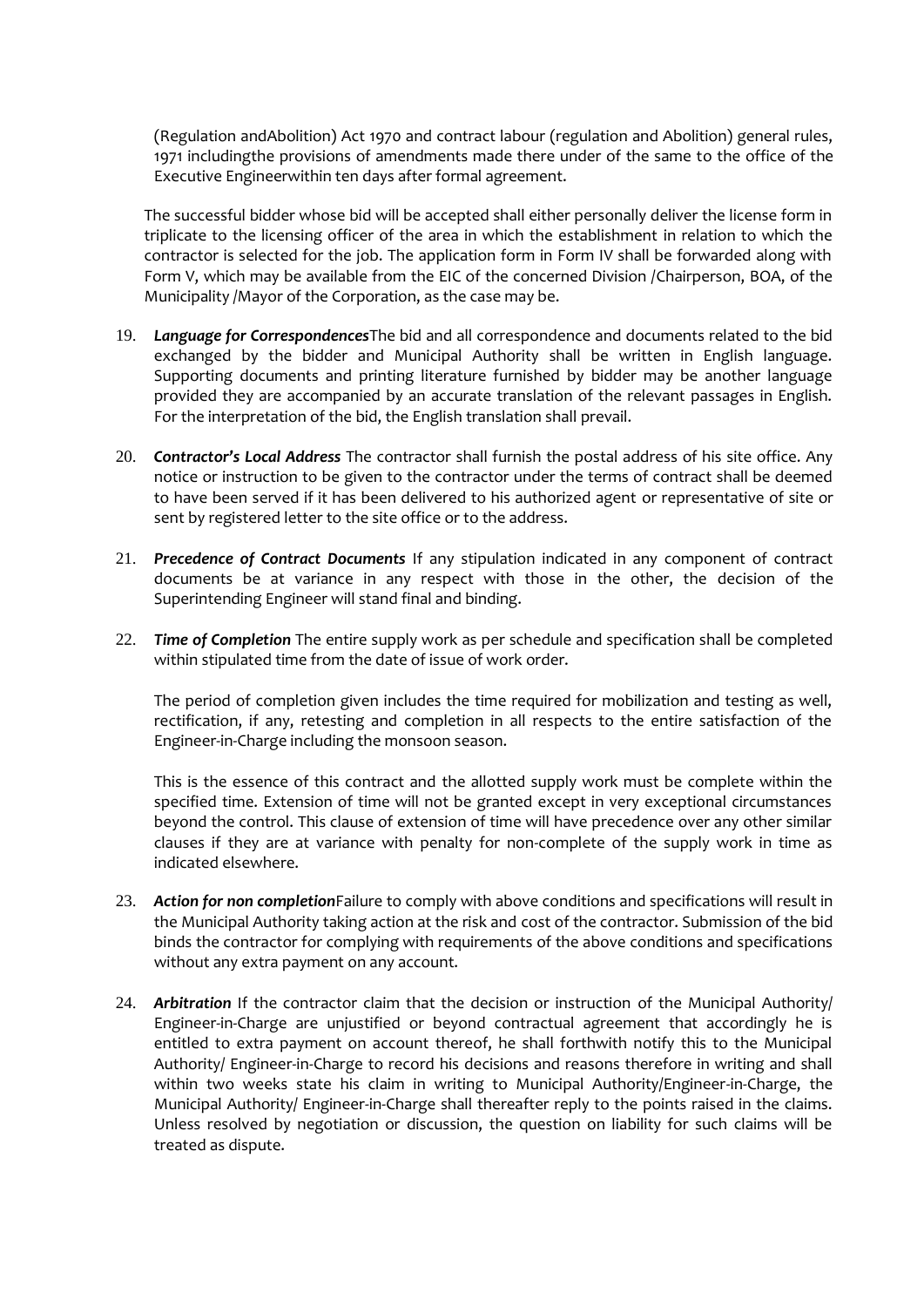The decision of the concerned Superintending Engineer, Municipal Engineering Directorate shall be final conclusive and binding on all parties to the contract upon all question relating to the meaning of specification and instructions and as to the quality of workmanship or materials supplied for any matter arising out of or relating to the specification and instructions concerning the supply work or a failure to execute the same arising during the course of works. The above shall not be the subject matter of dispute or arbitration and in any case shall the supply work be stopped consequent on such a dispute arising and the supply work shall also be carried out by the contractor strictly in accordance with the instruction of the concerned Superintending Engineer.

In any case dispute arising on matters other than clauses mention above shall be referred to the interpretation, decision and award of an arbitrator. The provision of the Indian Arbitration Act and rules there under with statutory modification thereof shall deem to be incorporated in this contract.

The contractor shall no delay in carrying out supply works in such matter, question or dispute being referred to arbitration but shall produce with the supply work with all due diligence and the contractor shall not be relieved from his obligation and commitment of completing the supply work and shall adhere strictly to the instruction of the Engineer-in-Charge with regard to the actual carrying out of the supply work.

In case of any arbitration, the award shall be a speaking one, that is the arbitrator or the umpire as the case may be shall recite facts and assign reasons in support of the award after discussion fully the claims and contentions of the parties.

#### 25. *Terms of Payment*

Payment will be made within 30 days after receiving the pipe materials as per stipulated terms and condition laid down in the agreement.

#### *26. Typographical Error*

Typographical errors deducted or pointed out are subject to corrections by the Quotation Inviting Authority. No benefit can be derived by any party on account of such error.

#### 27. *Completion Certificate*

Municipal Authority/ Engineer-in-Charge will issue certificate of completion of supply work when all supply works or otherwise undertaken have been completed in all respect.

28. In the event of the Quotation, being submitted by a Partner Firm, it must be signed separately By each member thereof, or, in the event of the absence of any partner, it must be signed on behalf by a person holding a Power- of – Attorney authorizing him to do so.

29. Receipts for payment made to a Firm must be signed by the several partners except in the case of well known and recognized firm and except where the Suppliers are described in their Quotation or Supply as a firm.

- 30. All Quotations received will be opened by the *Municipal Authority* in the presence of Quotationers who may be at the office at the time.
- 31. The authority reserves the right to reject any or all of the Quotations without assigning any reason and to accept any Quotation in whole or in part.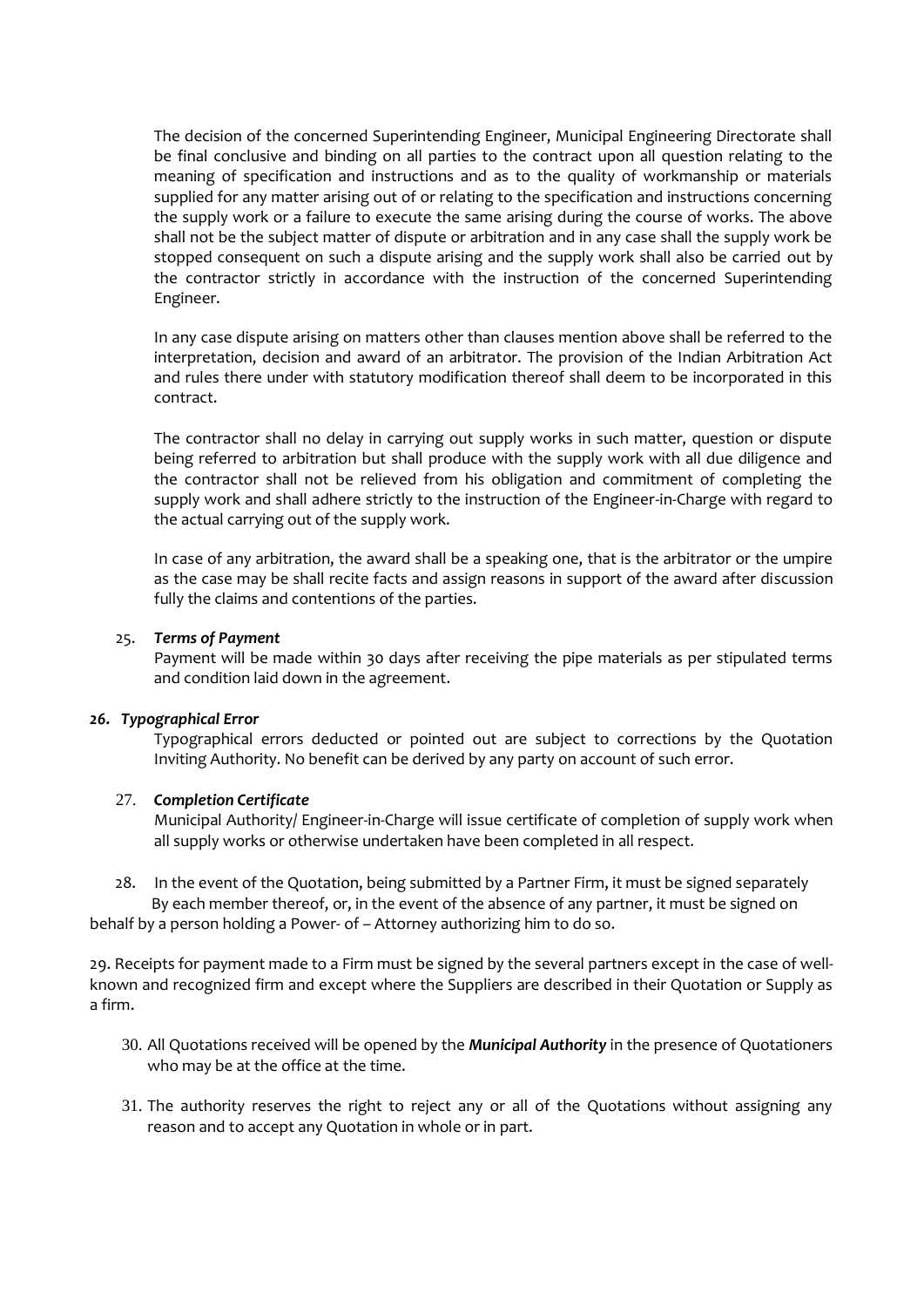32. The Supplier has to quote the rates both in figures and words against each item of supply for execution of a Rate-contract Agreement which should be valid for 1 (one) year from the date of the agreement.

33. Supply is to be completed in all respect within stipulated time frame after the supply order is placed.

**Burdwan Municipality**

**Chairperson,BOA**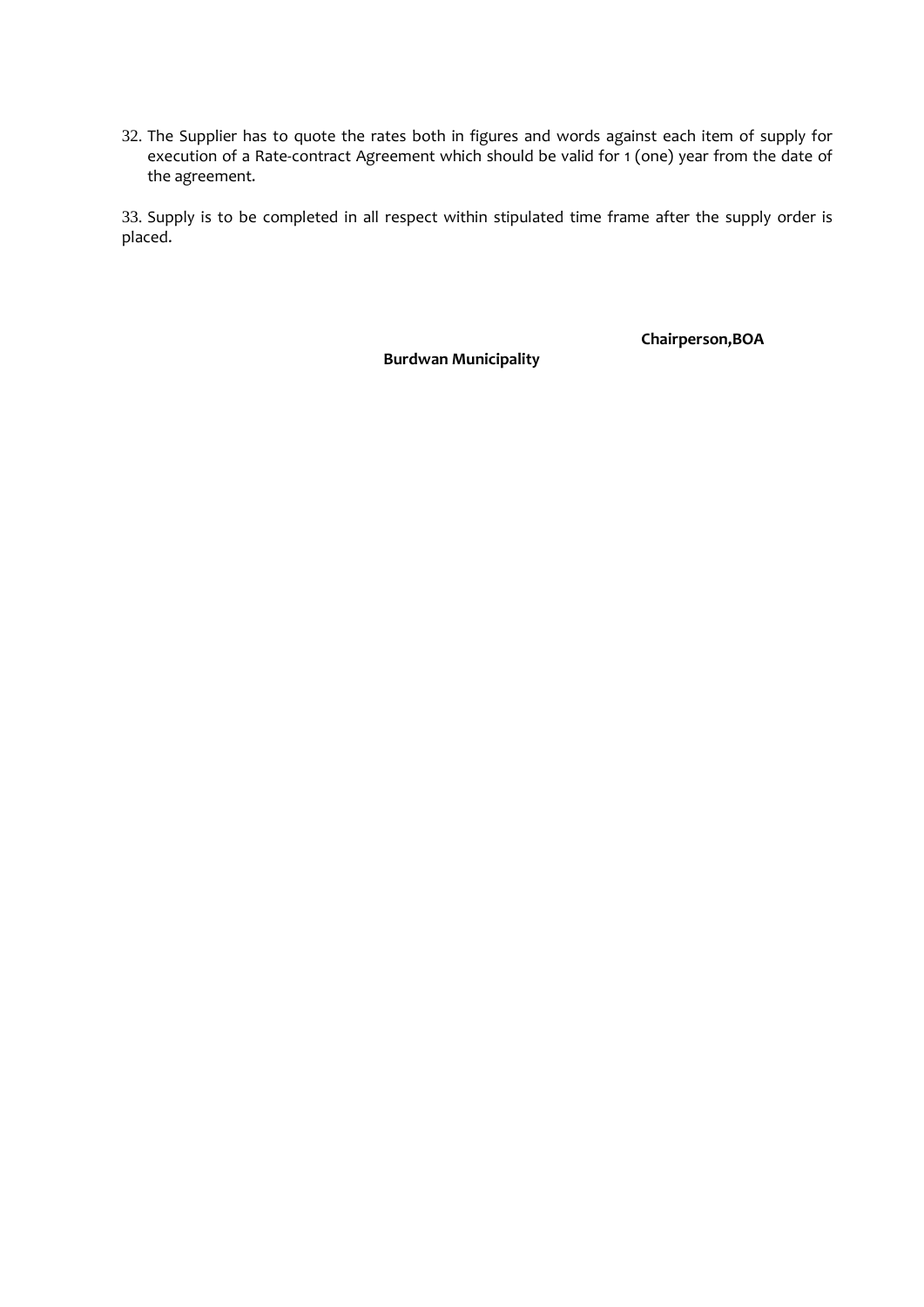## *ANNEXURE- I*

## *QUESTIONNAIRE TO BE FILLED IN AND SUBMITTED WITH THE QUOTATION QUESTIONNAIRE IN GENERAL*

Quotationer shall fill in the questionnaire and upload copy of his offer. This information is required in this form to facilitate Quotation processing even though it may duplicate the information presented elsewhere in this offer. This data shall form a part of the contract with the successful Quotationer.

The questionnaire does not supersede instructions in the Quotation documents relating to the description and other information to be submitted with the offer for a complete understanding of the items offer.

| 1.0 | General                                                                     |  |
|-----|-----------------------------------------------------------------------------|--|
| 1.1 | Quotationers name and address (Telephone):<br>no., fax no., e-mail address) |  |
| 1.2 | Quotation no. and date                                                      |  |
| 1.3 | Name of contact person                                                      |  |
| 1.4 | Previous experience and present workload                                    |  |
| 1.5 | Time schedule of completion of supply work                                  |  |
| 1.6 | Quotationer's organization chart (to be<br>enclosed by the Quotationer)     |  |
| 1.7 | Details of branch and site offices, divisions etc                           |  |
| 1.8 | Annual turnover Rs.                                                         |  |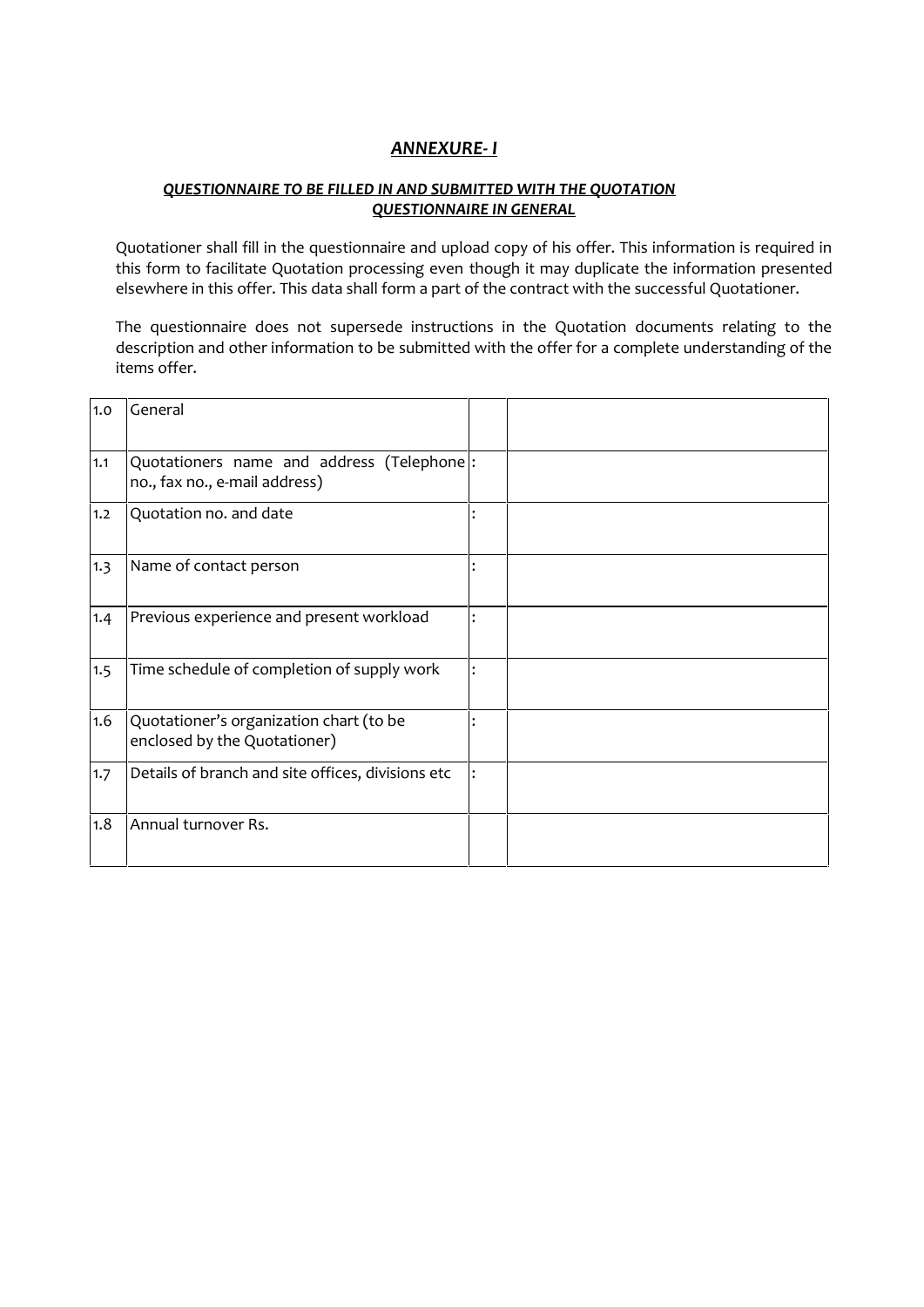## *ANNEXURE-II*

#### *UESTIONNAIRE TO BE FILLED IN AND SUBMITTED WITH THE QUOTATION*

| Financial year | Annual turnover in Indian Rupees |               |       |  |
|----------------|----------------------------------|---------------|-------|--|
|                | DI pipe supply                   | <b>Others</b> | Total |  |
|                | projects                         |               |       |  |
|                | 2a                               | 2b            |       |  |
|                |                                  |               |       |  |
|                |                                  |               |       |  |
|                |                                  |               |       |  |

The following supporting documents should be enclosed:

- 1. Annual Report
- 2. Audited Balance Sheet
- 3. Auditor's certificate indicating Average Annual Turnover

#### Notes:

- 1. Certificate from any authority other than the Auditor shall not be accepted
- 2. All supporting documents submitted shall be either in original or authenticated.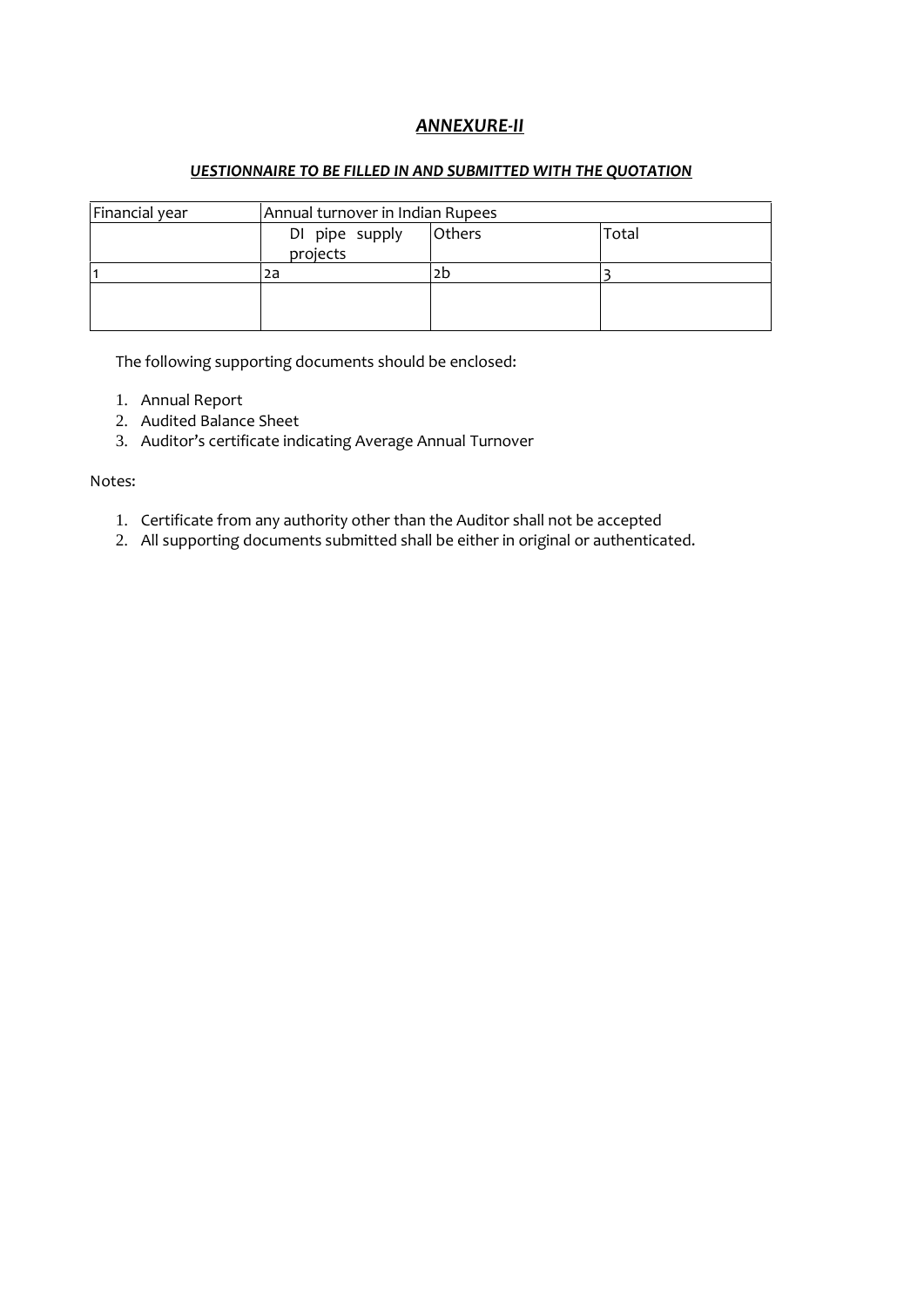## *ANNEXURE- III DECLARATION BY THE QUOTATIONER – I*

(Affidavit to be affirmed on a non Judicial Stamp paper of Rs. 10/- and enclosed with the Quotation Documents which is required to be mentioned in the forwarded letter of the Quotationer as required to be submitted)

**To**

**The Chairperson, BOA,, BurdwanMunicipality, Purba Bardhaman.**

### *SUPPLY OF DI PIPE (K9/K7) AS PER IS 8329-2000 SPECIFICATION FOR WATER SUPPLY SCHEME*

Dear Sir,

I, ……………………………………………………………. Son of …………………………….. aged about ………………….. years by occupation ………………………… do hereby solemnly affirm and say as follows :

- 1. That I am the ……………………………………………………………………………………… (designation) (Name of Quotationer) and duly authorized by a competent to affirm this affidavit on behalf of the said Quotationer.
- 2. that I am fully aware of the sites of supply the site of work covered under NIQ No………………………………. and have made myself fully acquainted with the local conditions in or around the site of work, I have also carefully gone through the Notice Inviting Quotation and Quotation Documents mentioned therein. Quotation of the above named quotationer is offered upon due consideration of all factors and if the same is accepted, I, on behalf of the aforesaid quotationer being duly authorized promise to abide by all the covenants, conditions and stipulations of the contract documents and to carryout & complete the supply work to the satisfaction of the Engineer-in- Charge of the work and abide by his instructions as may be given by him from time to time in that behalf. I also undertake to abide by the provisions of law including the provisions of contract labour (Regulation & Abolition) Act, 1970, Apprentice Act, 1961, west Bengal Sales Tax Act, Income Tax Act as would be applicable to the Quotationer upon entering into formal contract with Municipal Authority.
- 3. That I declare that no relevant information as required to be furnished by the quotationer has been suppressed in the Quotation documents.

4. That the statement made in paragraph no. 1 to 3 is true to my knowledge.

Solemnly affirmed by the

Said

Deponent and the control of the control of the control of the Before Before and the Before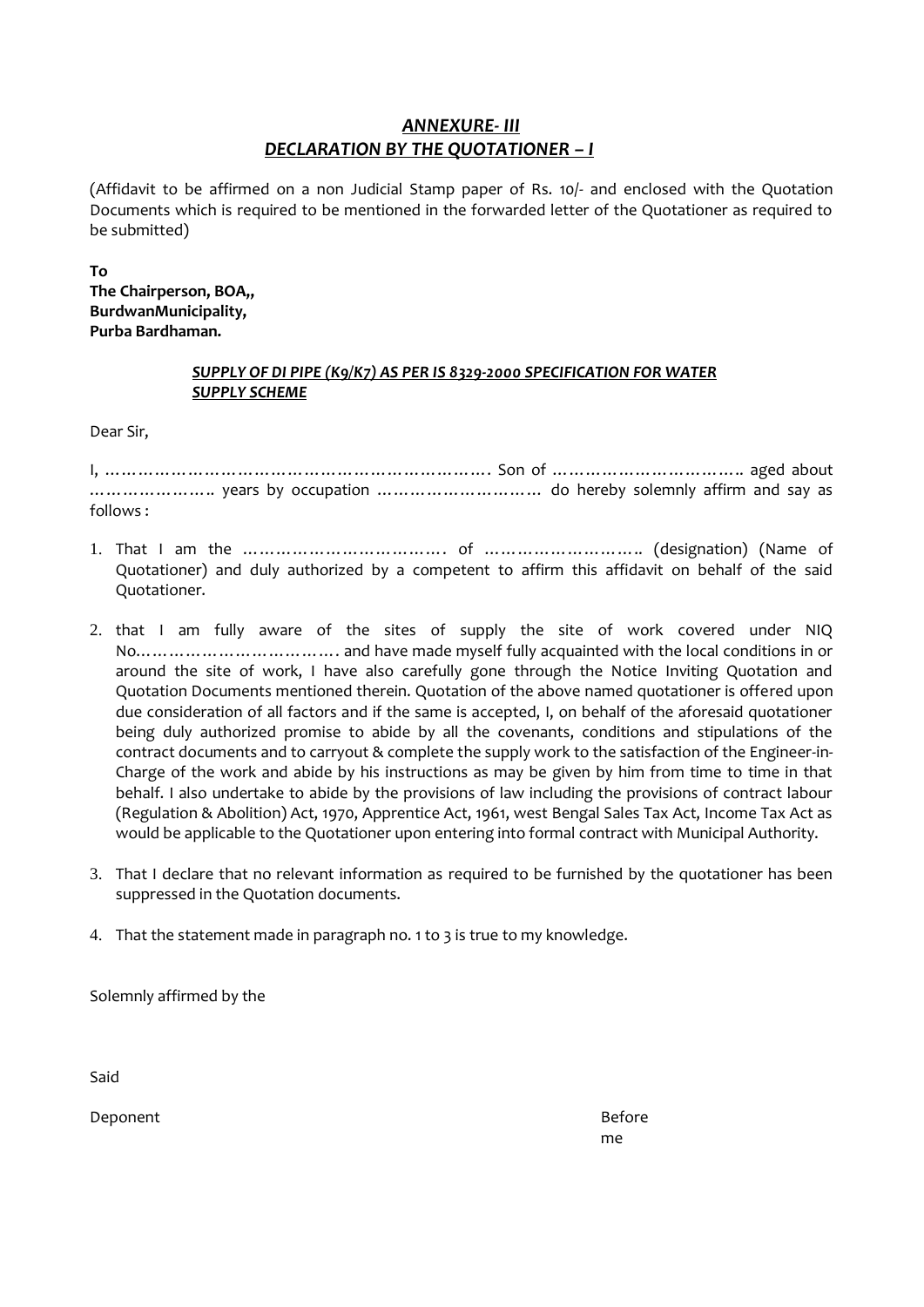## *ANNEXURE-IV*

## *DECLARATION BY THE QUOTIONER – II*

**To The Chairperson, BOA,, Burdwan Municipality, Purba Bardhaman.**

#### *SUPPLY OF DI PIPE (K9/K7) AS PER IS: 8329-2000 SPECIFICATION FOR WATER SUPPLY SCHEME* Dear Sir,

We offer our Quotation for the above project, in the capacity of the quotationer for the project we declare that we are interested in earnestly accomplishing the project, should you select us for this purpose.

If selected, we understand that it is on the basis of the organizational, technical, financial capabilities and experience of us as specified in the Quotation document. We understand that the basis of our qualification proposal, and that any circumstance affecting out continued eligibility under the Qualification Proposal, or any circumstance which would lead or have lead to our disqualification under the Qualification Proposal, shall result in our disqualification under this process.

We understand that you are not bound to accept any or all proposal(s) you received.

We declare that we have neither entered into nor are party to (whether by conduct or by acquiescence) any Restrictive trade practice or sub-contracting arrangement or collective arrangement with any other person or entity including the other quotationer for the Project, in connection with the preparation and / or submission of the proposal for the Project.

We undertake that, in competing for (and, if we are selected, in supplying) the Project Agreements, we will strictly observe the laws against fraud and corruption in force in India namely "Prevention of Corruption Act 1988".

We declare that we have disclosed all material information, facts and circumstances to you, which would be relevant to and have a bearing on the evaluation of our proposal and selection.

We declare that in the event that you discover anything contrary to our above declarations, it is empowered to forthwith disqualify us and our proposal from further participation in the process.

Yours faithfully,

#### *Authorized Signature*

Name & Title of Signatory

| <b>Name of Quotationer</b> |  |
|----------------------------|--|
| Address                    |  |